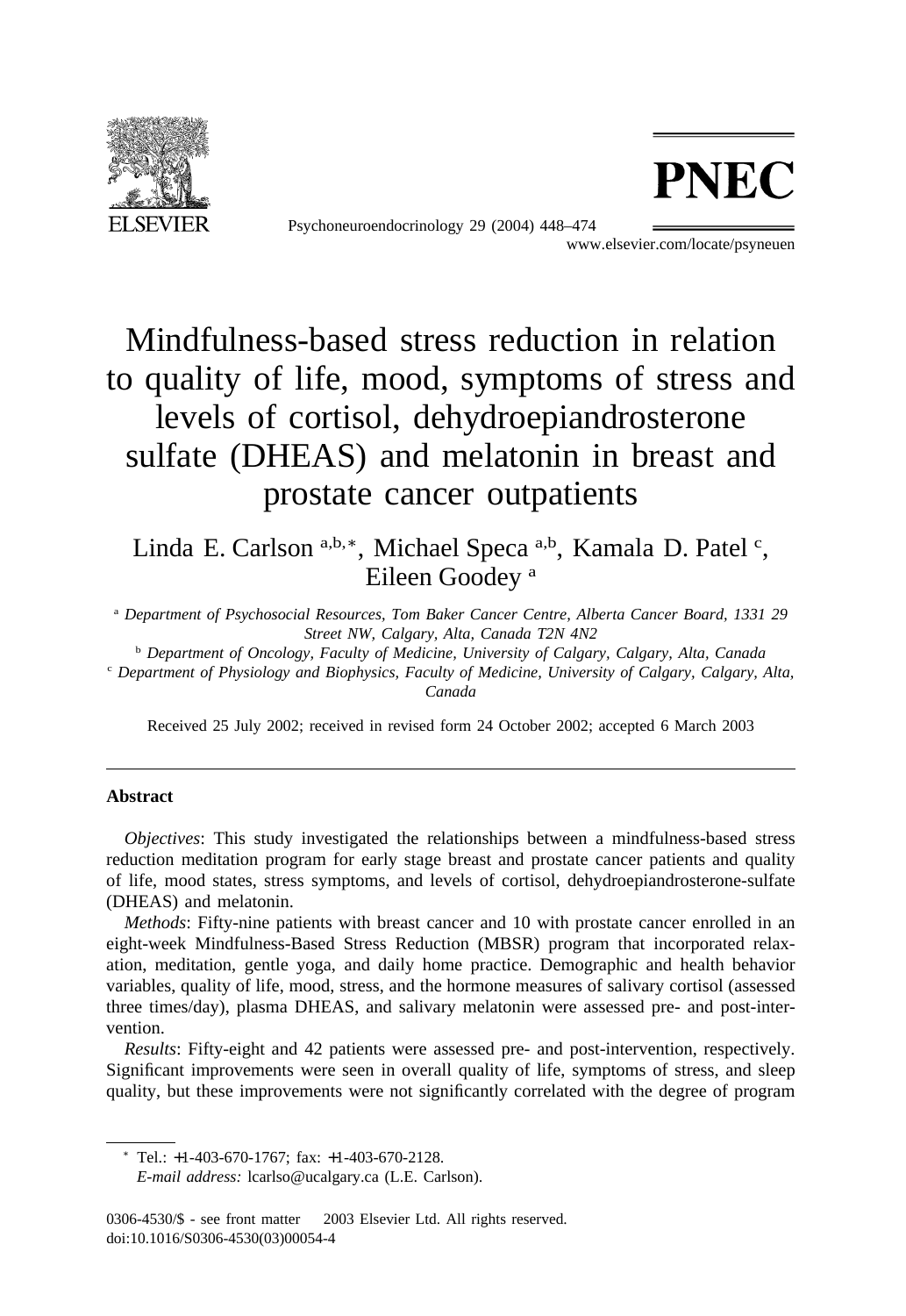attendance or minutes of home practice. No significant improvements were seen in mood disturbance. Improvements in quality of life were associated with decreases in afternoon cortisol levels, but not with morning or evening levels. Changes in stress symptoms or mood were not related to changes in hormone levels. Approximately 40% of the sample demonstrated abnormal cortisol secretion patterns both pre- and post-intervention, but within that group patterns shifted from "inverted-V-shaped" patterns towards more "V-shaped" patterns of secretion. No overall changes in DHEAS or melatonin were found, but nonsignificant shifts in DHEAS patterns were consistent with healthier profiles for both men and women.

*Conclusions*: MBSR program enrollment was associated with enhanced quality of life and decreased stress symptoms in breast and prostate cancer patients, and resulted in possibly beneficial changes in hypothalamic-pituitary-adrenal (HPA) axis functioning. These pilot data represent a preliminary investigation of the relationships between MBSR program participation and hormone levels, highlighting the need for better-controlled studies in this area. 2003 Elsevier Ltd. All rights reserved.

*Keywords:* Psychoneuroendocrinology; Cortisol; DHEAS; Melatonin; Meditation; Cancer; Stress; Quality of life; MSBR

## **1. Introduction**

Recently, there has been a growth of clinical treatment and wellness programs based on mindfulness meditation and yoga modeled after the Mindfulness-Based Stress Reduction (MBSR) program of Jon Kabat-Zinn and colleagues at the Stress Reduction Clinic of the University of Massachusetts Medical Centre [\(Kabat-Zinn,](#page-24-0) [1990\)](#page-24-0). Since their initial inception in 1979, there are now over 240 such programs across North America.

MBSR is rooted in the contemplative spiritual traditions in which the experience of conscious awareness is actively cultivated. Within a framework of non-judging, acceptance, and patience, meditative practice often focuses awareness on one's own breathing. Typically, this leads to a state of relaxation and alert observant detachment. The body of research investigating MBSR's efficacy for the treatment of health problems has also grown. Studies have shown its efficacy for problems as various as chronic pain [\(Kabat-Zinn, 1982; Kabat-Zinn et al., 1987\)](#page-24-0), anxiety disorders [\(Kabat-Zinn et al., 1992; Miller et al., 1995\)](#page-24-0), fibromyalgia [\(Kaplan et al., 1993;](#page-24-0) [Singh et al., 1998\)](#page-24-0), epilepsy [\(Deepak et al., 1994\)](#page-23-0), psoriasis [\(Kabat-Zinn et al., 1998\)](#page-24-0), and hypertension [\(Schneider et al., 1995\)](#page-25-0). Enhancement of health-related quality of life with improved vitality, less bodily pain, fewer role limitations caused by physical health, greater social functioning, and decreased anxiety and depression have been shown recently in a group of mixed diagnosis medical patients [\(Reibel et al., 2001\)](#page-25-0).

Considering the high degree of emotional distress following receipt of a cancer diagnosis [\(Strain, 1998; Derogatis et al., 1983; Zabora et al., 1997\)](#page-25-0), and the efficacy of MBSR in other medical populations, it seemed logical to offer the MBSR program to cancer patients. Indeed, within the population of cancer patients, there is a growing interest in mind–body medicine and complementary and alternative therapies, as well as a desire to be proactive and take initiative in personal care [\(Cassileth and Chap-](#page-23-0)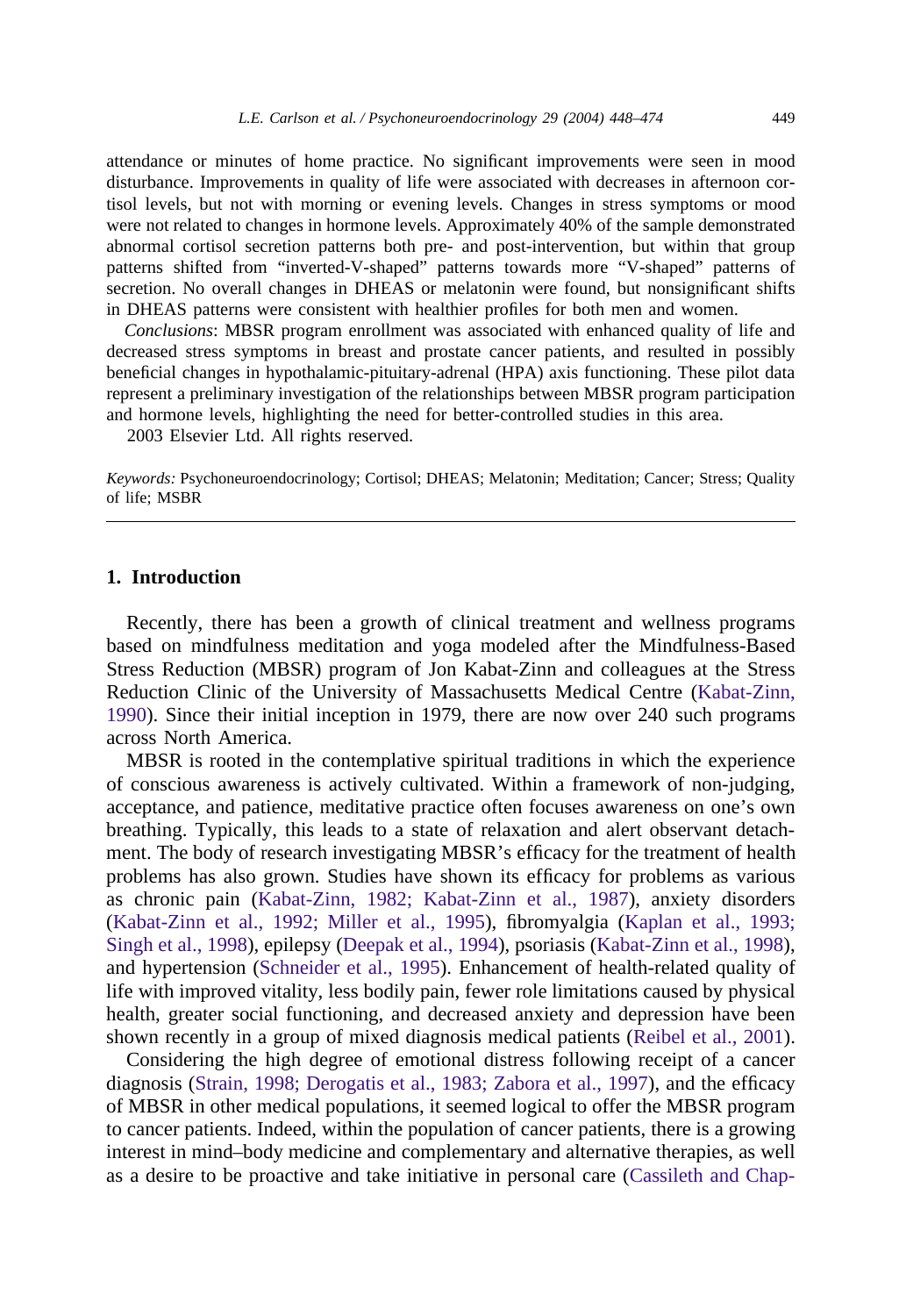[man, 1998;](#page-23-0) [Ernst and Cassileth, 1998\)](#page-23-0). Thus, the MBSR program provides not only an efficacious treatment for distress, but fits with patients' own framework of positive health behavior. Our initial work with MBSR showed substantial improvements in symptoms of stress and mood disturbance in a randomized controlled trial of a mixed group of cancer patients [\(Speca et al., 2000\)](#page-25-0), which were maintained six months later [\(Carlson et al., 2001\)](#page-22-0). Another report of results on immune system parameters from the current study is in press [\(Carlson et al., in press\)](#page-22-0). Here, we focus on the effects of the program on hormone levels.

Cortisol, the primary stress hormone secreted from the adrenals, is known to have immunosuppressive effects (for reviews, see [Andersen et al., 1994; Cohen and Willi](#page-22-0)[amson, 1991; Spiegel et al., 1998\)](#page-22-0) and is largely responsible for the downregulation of immune function as a result of stress. Its hypersecretion may also result in depressed mood [\(Sikes and Lasley, 1989; Wolkowitz, 1994\)](#page-25-0). Additionally, cortisol levels have been reported to be elevated in breast cancer patients both prior to and following treatment [\(Aragona et al., 1996; van der Pompe et al., 1997; McEwen and](#page-22-0) [Sapolsky, 1995\)](#page-22-0). Abnormal patterns of cortisol secretion have also been reported in up to 75% of a sample of metastatic breast and ovarian cancer patients [\(Touitou et](#page-26-0) [al., 1996\)](#page-26-0). The slope of the rate of change of cortisol levels throughout the day was associated with survival time in a group of women with metastatic breast cancer, with those women who displayed less variation in cortisol levels, expressed as a flatter slope, experiencing earlier mortality [\(Sephton et al., 2000\)](#page-25-0). This relationship held even when other prognostic medical variables were taken into account. The authors speculate that these abnormal circadian rhythms of cortisol secretion represent compromised hypothalamic–pituitary–adrenal (HPA) axis functioning, which may be responsible for the earlier mortality. Indeed, other studies have found that circadian abnormalities had prognostic value in predicting initial occurrences of breast cancer [\(Ticher et al., 1996\)](#page-26-0), as well as associations with later stages of cancer development and with other prognostic indicators [\(Mormont and Levi, 1997; Touitou](#page-25-0) [et al., 1996\)](#page-25-0).

Meditation has been shown to decrease cortisol levels in populations of healthy volunteers [\(MacLean et al., 1994; Sudsuang et al., 1991\)](#page-24-0), but the effect of meditation training or the MBSR program on cortisol levels has not previously been evaluated in people with cancer. However, there has been some investigation of the effects of other types of psychosocial intervention on cortisol levels in cancer patients. One study of a 10-week behavioral intervention for early stage breast cancer patients combined relaxation techniques, information about the mind–body connection, health education, and coping skills [\(Schedlowski et al., 1994\)](#page-25-0). Decreases in cortisol levels in the intervention compared to the control group were seen within two weeks, and these differences were maintained at the end of the intervention. However, women were not randomly assigned to groups, and plasma samples of cortisol were collected only in the evenings. A randomized trial of an experiential–existential therapy intervention including relaxation, emotional self-disclosure, and social support provided to later stage breast cancer patients reported decreases in levels of cortisol postintervention in the treatment group, but only for those who had high levels of cortisol at the start of the program [\(van der Pompe et al., 1997\)](#page-26-0). Again, only one measure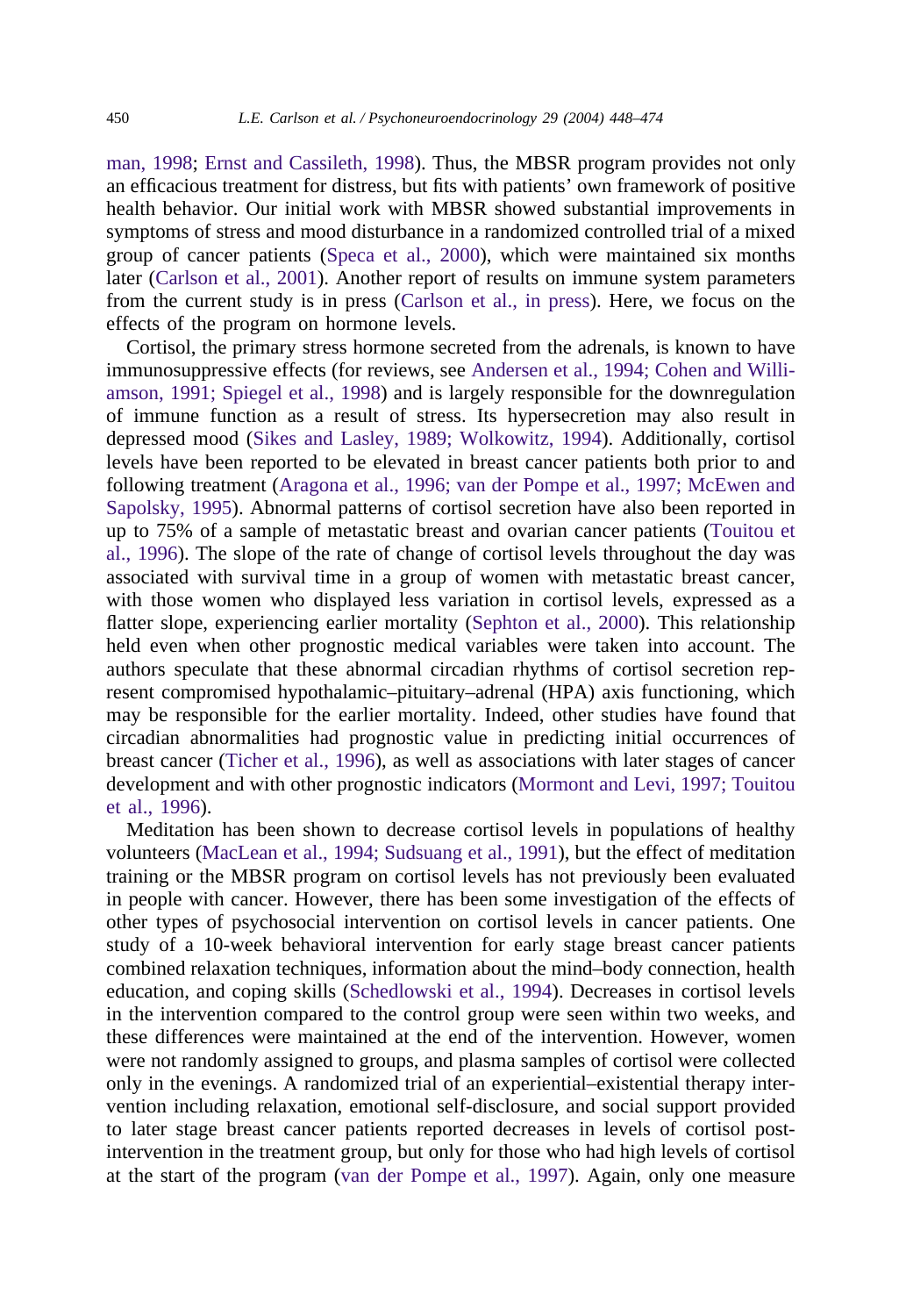of plasma cortisol was taken at each test time, and in this case the time of day was not specified and presumably not controlled. Another study that randomly assigned women with early stage breast cancer to a post-surgery 10-week cognitive-behavioral stress management intervention found decreased cortisol levels that were related to increases in the ability to find positive benefits of the breast cancer experience [\(Cruess et al., 2000\)](#page-23-0). As in the other studies, one sample of plasma cortisol was obtained at each assessment period, at 18:00 h in this case. Improving on these designs, in the current study, cortisol was assessed at three time periods both preand post-intervention. Salivary cortisol measurement was used, as it is more convenient for multiple daily assessment, and has been shown to accurately reflect blood levels [\(Kirschbaum and Hellhammer, 1994\)](#page-24-0). The method of using cotton collection swabs has also been shown not to affect the validity of cortisol immunoassays [\(Shirtcliff et al., 2001\)](#page-25-0)

Dehydroepiandrosterone (DHEA) and its sulfate (DHEAS), too, are adrenal hormones, androgens that have antiglucocorticoid properties on cells of the immune system [\(Blauer et al., 1991\)](#page-22-0). DHEAS is more commonly measured than DHEA due to its much higher blood levels, long half-life, and most importantly, its absence of diurnal variation, making it possible to take only one blood sample and attain an accurate reading regardless of the time of day [\(Hornsby, 1995\)](#page-23-0). DHEAS is the most abundant product of the adrenal gland and has been identified as the most prevalent steroid hormones in the brains of both rats and humans, where it was found upon postmortem analysis at levels many times higher than in the plasma [\(Majewska,](#page-24-0) [1995\)](#page-24-0), although the CSF levels of DHEAS in humans were reported as much lower than those in the blood [\(Guazzo et al., 1996\)](#page-23-0). In both men and women, DHEAS is derived almost exclusively from the adrenal gland and shows tremendous variation throughout the lifespan and between individuals, with systemic age-related decreases [\(Vermeulen, 1995\)](#page-26-0). Higher levels of DHEAS have been associated with enhanced immune function and mood in humans [\(Morales et al., 1994\)](#page-25-0), although not all studies have found lower DHEAS levels in depressed patients [\(Heuser et al., 1998; Wolkow](#page-23-0)[itz et al., 1997; Morales et al., 1994\)](#page-23-0). A study of healthy long-term meditation practitioners found higher levels of DHEAS and lower levels of cortisol compared to healthy controls [\(Walton et al., 1995\)](#page-26-0), and in the women practising meditation, cortisol correlated inversely, and DHEAS directly, with months of meditation practice. Another study found higher DHEAS in meditators compared to non-meditators in all age groups for women, but only in the older men, suggesting a modification of the age-related decreases in DHEAS for males [\(Glaser et al., 1992\)](#page-23-0). In terms of intervention effects, in a group of HIV positive men who participated in a 10-week cognitive-behavioral stress reduction intervention, the ratio of cortisol/DHEAS increased, and was associated with changes in mood disturbance over the course of the intervention [\(Cruess et al., 1999\)](#page-23-0). DHEAS measurement in the current study was done via serum, since only one sample was required.

The pineal hormone melatonin has been implicated recently in the development and treatment of many types of cancers [\(Kanno et al., 1997; Esterling et al., 1996\)](#page-24-0). Animal research has shown it to be immune enhancing, increasing T lymphocyte proliferation and NK cell response to the mitogen concanavalin [\(Liebmann et al.,](#page-24-0)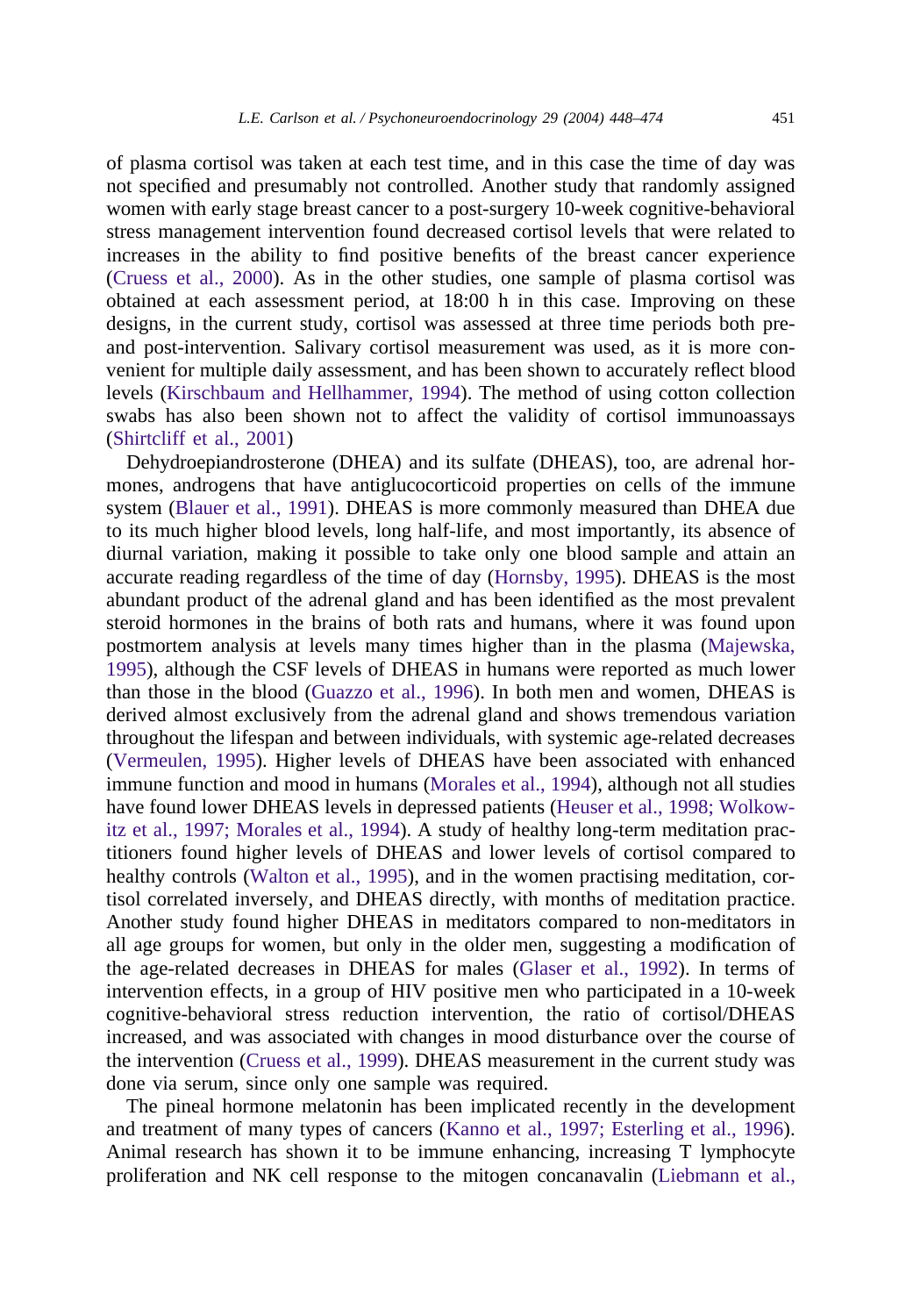[1997\)](#page-24-0). Melatonin also has oncostatic actions, suppressing tumor growth and even shrinking the size of tumors in vitro [\(Cos et al., 1998\)](#page-23-0). In humans, a series of clinical trials using melatonin in conjunction with standard treatment found superior survival response in patients with advanced cancer receiving adjuvant melatonin [\(Lissoni et](#page-24-0) [al., 1999a\)](#page-24-0), and higher tolerance of standard chemotherapy regimes [\(Lissoni et al.,](#page-24-0) [1999b; Lissoni et al., 1997\)](#page-24-0). A recent large review in the Journal of Clinical Oncology concluded that converging evidence points to antioxidant and oncostatic actions of melatonin and provides a rationale for large transnational research-based clinical trials of melatonin therapy for a wide variety of cancers [\(Vijayalaxmi et al.,](#page-26-0) [2002\)](#page-26-0). Considering this growing body of evidence implicating melatonin as a potentially important factor in carcinogenesis, the demonstration in healthy people that consistent meditators produced higher levels of melatonin after a night-time meditation session compared to a control night [\(Tooley et al., 2000; Henderson, 1989\)](#page-26-0), and that meditation practice in breast cancer patients was effective in increasing melatonin levels [\(Massion et al., 1995\)](#page-24-0), is provocative. Melatonin was measured in this study via salivary assays. Studies have shown very high correlations between plasma and salivary levels of melatonin, using cotton saliva collection techniques [\(Voultsios et al., 1997; Laakso et al., 1990; McIntyre et al., 1987\)](#page-26-0). The convergence of this endocrinological research suggests that the measurement of cortisol, DHEAS, and melatonin may be important to understand the mechanisms underlying the physiological effects of these psychosocial interventions.

This paper reports the results of pre–post-intervention study of an eight-week MBSR intervention provided to breast and prostate cancer patients. We focused on breast and prostate patients because these two cancers have similar good prognoses in the early disease stages, and a similar, although often differently expressed, degree of physical and psychological impairment [\(DeFlorio and Masie, 1995; Keller and](#page-23-0) [Henrich, 1999; Riska and Ettorre, 1999\)](#page-23-0). Both cancers are also often hormonally dependent, and thought to be responsive to psychosocial intervention. In addition, breast and prostate cancer are the most prevalent carcinomas reported today in women and men, respectively [\(National Cancer Institute of Canada, 2001\)](#page-25-0). The outcome variables of quality of life, stress symptoms, mood, and the hormonal measures of cortisol, DHEAS, and melatonin are reported. Results of the same trial on immune function are currently in press [\(Carlson et al., in press\)](#page-22-0).

## **2. Methods**

#### *2.1. Subjects*

Patients were eligible to participate in the study if they met the following inclusion criteria: (1) age 18 years or older; (2) a diagnosis of Stage 0, I, or II breast or early stage (localized to the prostate) prostate cancer at any time in the past (using standardized TNM diagnostic criteria); and (3) a minimum of three months since surgery (mastectomy/lumpectomy/prostatectomy/cryotherapy). Exclusion criteria were: (1) treatment with chemotherapy, radiation therapy, or hormone therapy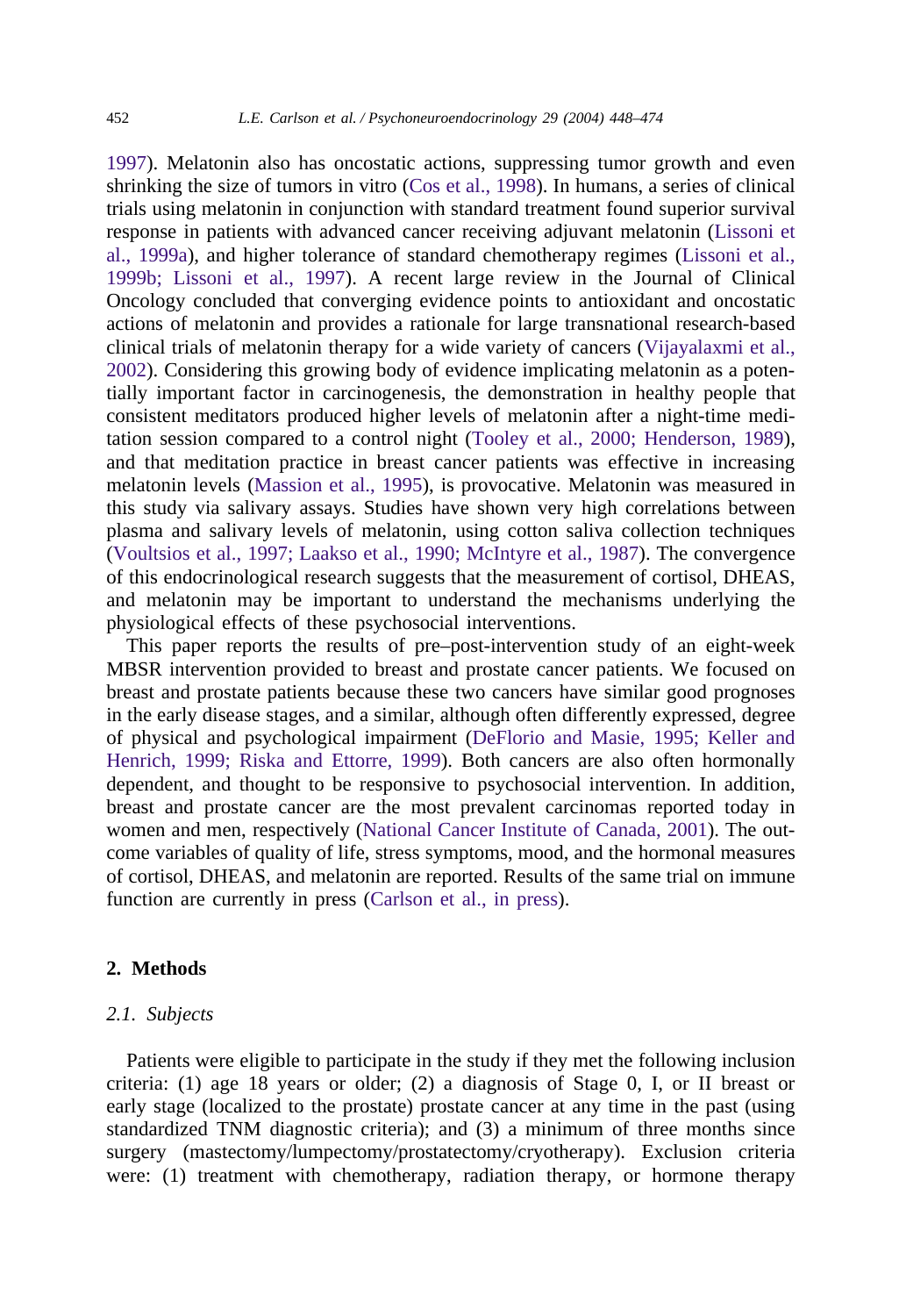(except tamoxifen or goserelin) currently or within the past three months; (2) a concurrent DSM-IV Axis I mood, anxiety, or psychotic disorder (not in full or partial remission); (3) a concurrent autoimmune disorder; and (4) past participation in an MBSR group. Psychiatric diagnoses were determined by the first author (a clinical psychologist) during the initial interview based on the Structured Clinical Interview for DSM-IV (SCID) mood, anxiety, and psychotic disorders modules. Medical conditions and medications were determined using a Medical History Questionnaire designed for this study. Charts were reviewed to determine cancer-related diagnoses and treatments.

A total of 59 breast and prostate cancer patients were enrolled in the study. One individual did not complete the time 1 measures. Sixteen individuals did not complete the time 2 measures, and of these, seven did not complete the intervention itself: four due to work demands, two due to scheduling difficulties, and one due to lack of interest. Of the other nine subjects who participated in the intervention but did not complete time 2 measures, most (six) had problems with scheduling, as the assessments had to take place early in the morning. One had to work early mornings, and two had problems finding a drive to the centre at that time. As such, data from 42 individuals were available for the pre–post analyses.

## *2.2. Instruments*

#### *2.2.1. Demographics and medical history form*

Demographic information including age, education, marital status, occupation, and current employment status was obtained on a form created for this study. Medical history including type of illness, dates of diagnosis, and types of treatments was collected. Areas specifically assessed included heart disease, vascular disorders, autoimmune disorders, epilepsy, and psychiatric disorders. All current medications were recorded.

#### *2.2.2. Health behaviors form*

Health behaviors that could potentially affect the immune and/or endocrine systems were recorded, including amount of coffee, tea, and caffeinated soft-drink consumption (servings/week), alcohol consumption (servings/week), smoking (cigarettes/day), exercise (times/week), average hours of sleep per night, self-rated quality of sleep (poor, adequate, good), and self-rated quality of diet (poor, adequate, good).

## *2.2.3. Weekly meditation form*

This form collected daily information on minutes spent in home practice of mediation and yoga from each participant and was collected each week during class.

## *2.2.4. European Organization for Research and Treatment of Cancer Quality of Life Questionnaire (EORTC QLQ-C30) [\(Aaronson et al., 1993\)](#page-22-0)*

This 30-item quality of life questionnaire includes five functional domains of quality of life: physical, role, emotional, cognitive, and social function, and two items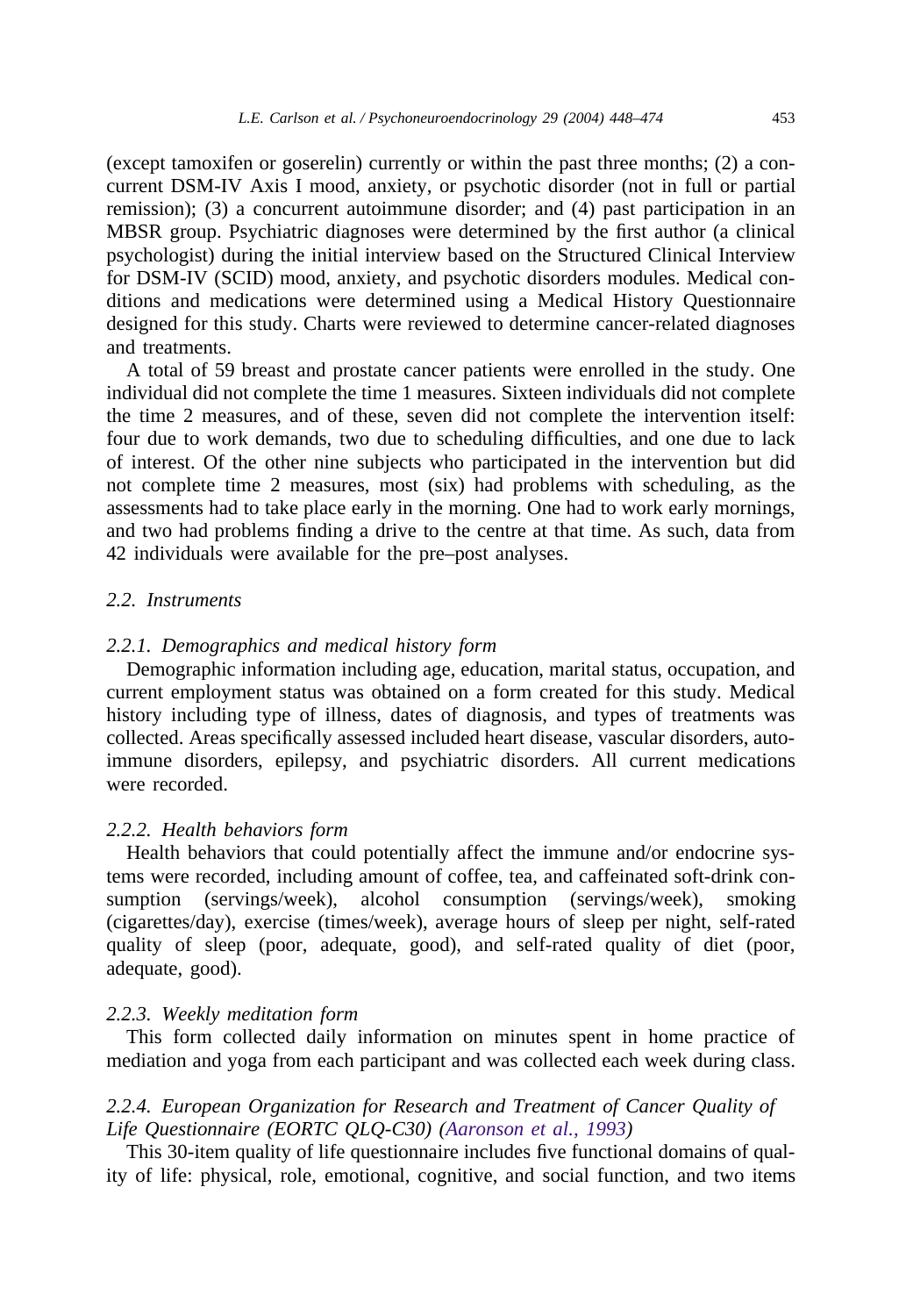that assess global quality of life. It has become the gold-standard of QL assessment in clinical trials in both Europe and North America, with much normative data available for comparison [\(Aaronson et al., 1993; Aaronson et al., 1991\)](#page-22-0). Only the global QL score will be reported in this paper.

## *2.2.5. Profile of mood states (POMS) [\(McNair et al., 1971\)](#page-25-0)*

The POMS is a 65-item scale which assesses six affective dimensions. It has been widely used in the assessment of mood changes resulting from a variety of interventions due to its responsiveness, and has been used extensively with cancer populations [\(Cassileth et al., 1985\)](#page-23-0). The Total Mood Disturbance (TMD) score will be reported here.

## *2.2.6. Symptoms of Stress Inventory (SOSI) [\(Leckie and Thompson, 1979\)](#page-24-0)*

The SOSI was designed to measure physical, psychological, and behavioral responses to stressful situations. The respondent is instructed to rate the frequency with which they experience various stress-related symptoms on a 5-point scale ranging from never to frequently during the past week. Ten subscale scores can be calculated, but only the total stress score will be reported here. Readers are directed to our paper currently in press for details of the psychological measures' subscales [\(Carlson et al., in press\)](#page-22-0)

## *2.3. Procedures*

## *2.3.1. Recruitment*

Patients were recruited from the Tom Baker Cancer Centre. Patients were primarily recruited with pamphlets and posters around the centre, in each of the breast and prostate clinic areas, and were able to self-refer. With the approval and cooperation of the breast tumor group staff, eligible breast cancer patients were also invited to participate in the study and given a summary of the research during their clinic visit, or were phoned and invited to participate. If patients were interested in participating, their name was placed on a waiting list administered by the research assistant.

## *2.3.2. Testing*

Once 15 patients accrued on the waiting list using the recruitment strategy detailed above, they were scheduled for an individual interview with the principal investigator (PI) during the week prior to the start of the group to further explain the study, determine eligibility, and provide informed consent. During this interview, the Medical History Form, Health Behaviors Form, and the SCID were completed by the PI. A maximum of three patients were assessed daily between 08:00 and 10:00 h, to control as much as possible for time of day, and the blood samples were all taken before 10:00 h. Appointments were set for 08:00, 08:30, and 09:00 h. After the approximately 30-min initial interview with the PI, subjects proceed to the research assistant (RA), who drew a blood sample for DHEAS levels. The samples were sent to the laboratory on the same day by 10:00 h. The patients then completed the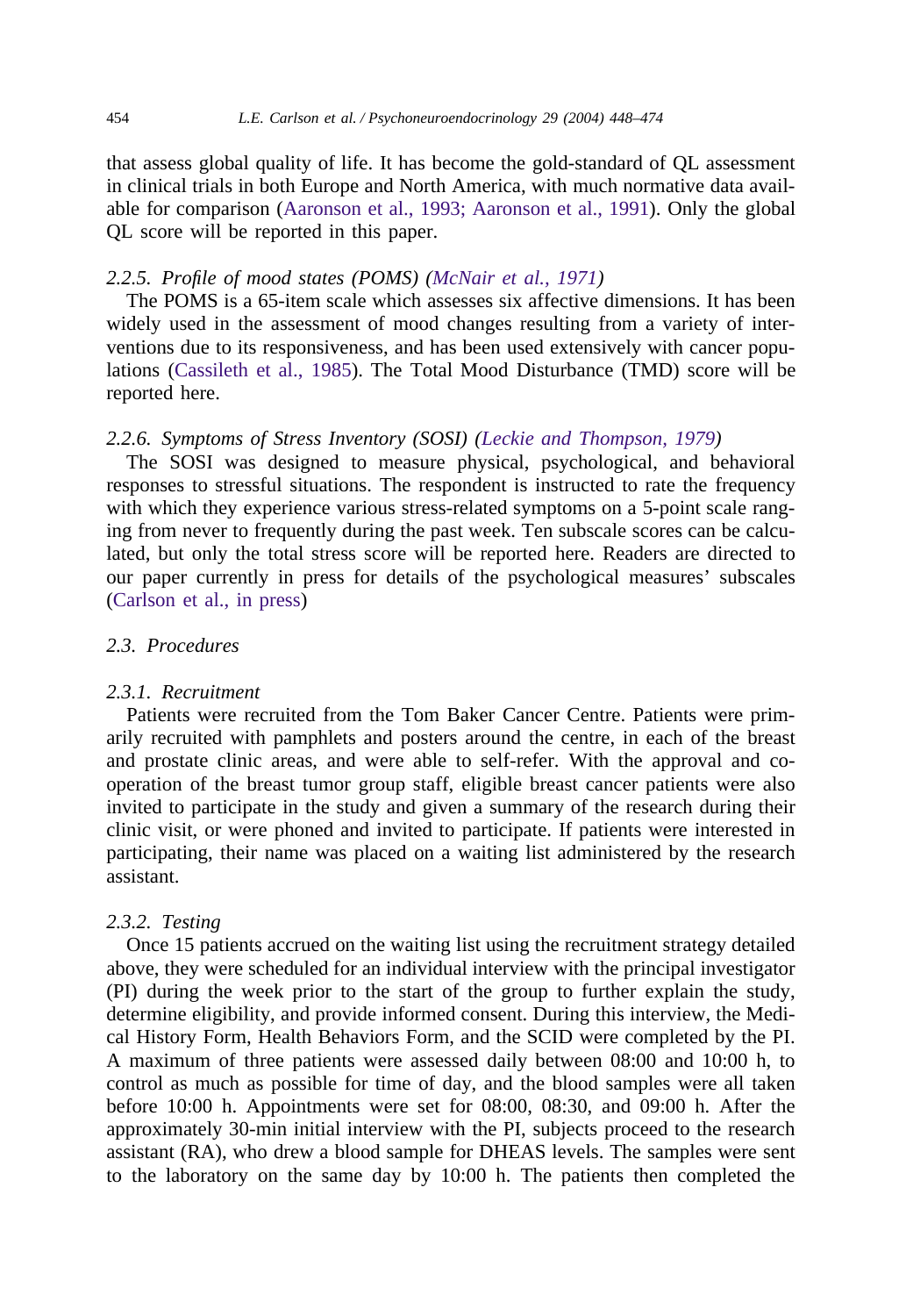assessment battery of questionnaires, supervised by the RA, who clarified instructions and answered any questions, which took approximately one-half hour.

For the cortisol and melatonin assays, participants were instructed to collect salivary samples at three times on the day prior to the first group session: 08:00, 14:00, and 20:00 h, using cotton saliva swabs (Sali-Savers®, ALPCO Diagnostics, Windham, NH) packaged with a cotton swab and plastic tube with sealing cap. They were instructed in detail how to collect and store the samples, and required to bring the three samples with them to the first session on the day following saliva sampling. Any variation in the collection times was noted when patients delivered the completed samples, and if variation was greater than 1 h earlier or later than the designated times, all three samples were re-taken later that same week. The sample for the melatonin assay was taken from the 14:00 h saliva collection, and cortisol levels were measured at each collection time. In retrospect, it would have been more theoretically logical to measure melatonin from the later sample, given its circadian rhythm of increasing throughout the day to peak during sleep, but the initial decision was guided by practical concerns of obtaining a large enough sample to perform the assay.

Beginning the week after the completion of the intervention, the same procedure was followed as prior to the intervention, with the patients returning to the hospital to have blood drawn and complete the questionnaires. For the salivary assays, participants were given the cotton swabs on the last day of the intervention, and asked to provide saliva samples on the day preceding their scheduled appointment, bringing the refrigerated swabs with them to the post-intervention assessment. They completed the Health Behavior Form without the assistance of the PI for this assessment. All participants were assessed within two weeks of completion of the intervention (three each morning).

#### *2.3.3. Intervention*

Details of the intervention, including objectives, structure, components, and content, have previously been described [\(Speca et al., 2000\)](#page-25-0). Our program was modeled after the Mindfulness-Based Stress Reduction program at the Stress Reduction and Relaxation Clinic, Massachusetts Medical Center, as described by [Kabat-Zinn](#page-24-0) [\(1990\).](#page-24-0) A few changes have been made to the program since our last publication in order to make our program more consistent with the Kabat-Zinn MBSR format. The intervention was provided over the course of eight (rather than seven) weekly, 90 min group sessions with a maximum of 15 participants each, and we added in a 3 h silent retreat on the Saturday between weeks six and seven. The Saturday retreat combined participants from all of our ongoing MBSR groups, and usually consisted of about 40 participants. The program consisted of three primary components: (1) theoretical material related to mindfulness, relaxation, meditation, yoga, and the body–mind connection, (2) experiential practice of meditation and yoga during the group meetings and home-based practice, and (3) group process focused on solving problems concerning impediments to effective practice, practical day to day applications of mindfulness, and supportive interaction between group members.

In addition, we produced and provided patients with a 52-page booklet containing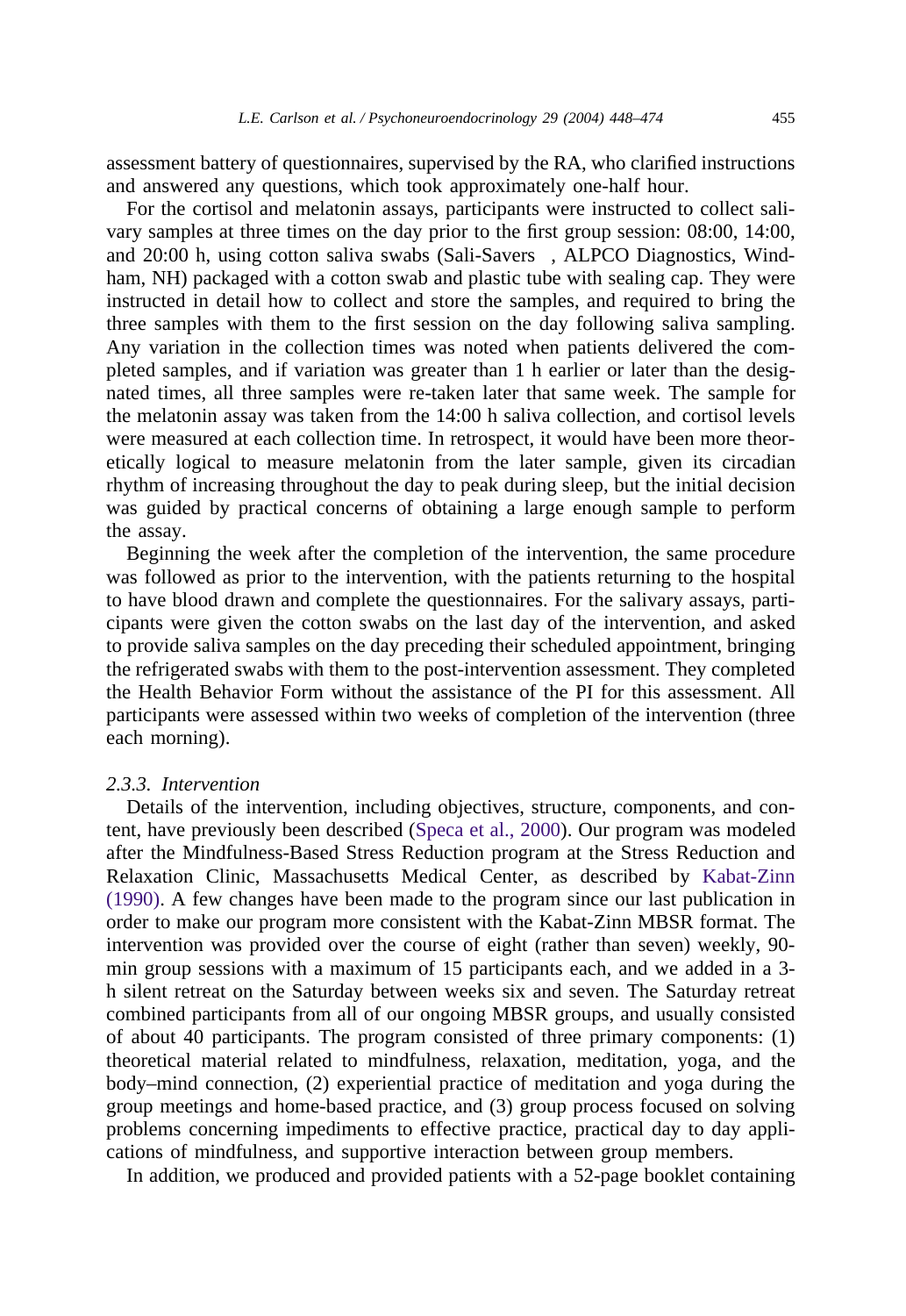information pertinent to each week's instruction, including a bibliography for those wishing to pursue relevant themes in greater depth, and an audio tape with a sensate focused body scan meditation on one side and a guided sitting meditation on the other. Patients were instructed to practise daily. Didactic, inductive, and experiential modes of learning were employed to implement the intervention and convey the informational content.

## *2.3.4. Hormone assays*

Cortisol and melatonin levels present in saliva were assayed using solid-phase ELISAs according to the manufacturer's instructions (ALPCO Diagnostics, Widham, NH). Saliva was collected at 08:00, 14:00 and 20:00 h using Sali-Savers (ALPCO Diagnostics, Widham, NH) and stored at 4 °C overnight. Saliva was extracted from the Sali-Savers by centrifugation at  $300 \times g$  for 10 min. The 08:00 and 20:00 h samples were immediately frozen and subsequently stored at  $-20$  °C. Two hundred microlitres of saliva from the 14:00 h sample were removed for melatonin assays, and the remainder of the sample was stored at  $-20$  °C. The 200 µl of saliva to be used in the melatonin assay were pre-treated for 10 min with 0.25 N NaOH according to the manufacturer's instructions. After 10 min, the solution was neutralized with an equivalent concentration of HCl and then stored at  $-20$  °C.

DHEAS was assayed from serum using solid-phase ELISA according to the manufacturer's instructions (ALPCO Diagnostics, Widham, NH). Blood was collected in serum tubes (VWR, Mississagua, ON), allowed to clot and then centrifuged for 10 min at  $500 \times g$ . The serum was removed and stored at  $-20$  °C.

## *2.4. Data analysis*

All data analyses were conducted using the Statistical Package for the Social Sciences (SPSS), version 11.0, for the PC in Windows NT.

The demographic, medical history, and health behavior variables were described pre-intervention for the complete sample using frequency and descriptive statistics. The cortisol data were normally distributed so no transformations were necessary. Mean daily cortisol level pre- and post-intervention was calculated by summing the three daily measures and calculating a mean for each person. Because previous work had shown the rate of change of cortisol levels throughout the day to be a potentially important measure [\(Turner-Cobb et al., 2000; Sephton et al., 2000\)](#page-26-0), the slope of diurnal change in salivary cortisol levels was calculated as an estimate of diurnal variability for each patient both pre- and post-intervention. The cortisol slope was calculated by regressing the cortisol values as the DV on the time of day that each sample was collected. Patients were classified as having one of four types of cortisol slope profiles at each time period: (1) normal, which represented a continual decrease across the assessment periods from morning to evening; (2) up then down (inverted V-shape), an increase from morning to afternoon followed by a decrease from afternoon to evening; (3) down then up (V-shape), a decrease from morning to afternoon followed by an increase from afternoon to evening; and (4) continual up, continually increasing levels throughout the day. Following the procedures used by [Touitou et](#page-26-0)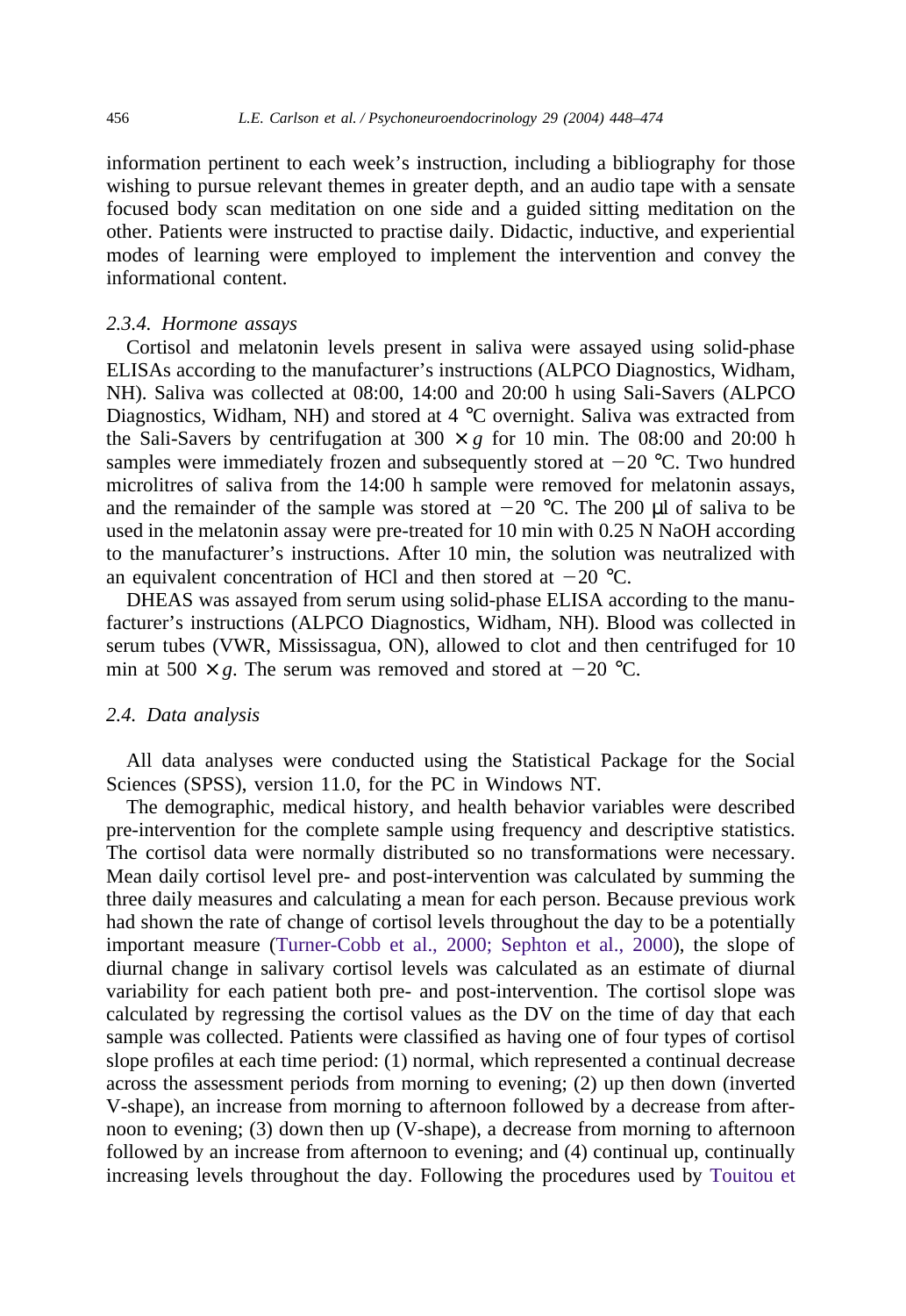[al. \(1996\),](#page-26-0) the latter three groups were collapsed and referred to as the "abnormal" profile group, and compared to the "normal" group on demographic, cancer history, and psychological variables using independent samples *t*-tests.

The mean cortisol slopes were compared pre- and post-intervention using the Chow test, which determines whether the slopes of two regression equations are different. The error sums of squares of each of the individual slopes (pre- and post-) were summed and divided into the pooled error sums of squares resulting from performing the regression on the pooled pre- and post-data (all of which were adjusted for degrees of freedom). The resultant ratio (*Q*-statistic) was compared to the *F* value for the overall regression, and if it was smaller than this value, the null hypothesis of equality of the slopes was accepted. The ratio of cortisol/DHEAS was calculated at each time by dividing each patient's mean daily cortisol value by their 08:00 h DHEAS value, then multiplied by 100 to express cortisol as a percentage of DHEAS. Both were measured in the same units so no metric conversion was required.

All variables were tested for normalcy of the distributions. Melatonin levels were positively skewed (skewness -2.0) at both test times, and were thus transformed using the natural-log transformation prior to analyses. The other hormone levels at each test time were normally distributed. Of the health behavior and demographic continuous variables, only alcohol servings/week was significantly positively skewed at both time periods (skewness  $>2.0$ ). On the EORTC, SOSI, and POMS, all variables were normal. Therefore, the natural-log transformation was applied to the skewed variables, at both time periods, which resulted in normal distributions for all variables. These transformed variables were subsequently used in all calculations. Non-transformed values are reported in the tables.

To evaluate the effects of the intervention, paired-samples *t*-tests were used to compare pre- and post-intervention scores on the health behaviors, EORTC, POMS, and SOSI subscales, and total scores, as well as on the hormone levels. To analyze change across the two time points, change scores were calculated on each subscale and total score, and on the hormone variables by subtracting the time 1 values from the time 2 values for each participant.

To investigate whether levels of hormones or changes in hormonal measures were related to changes in quality of life, mood, or stress symptoms, Pearson product– moment correlations were performed between the hormone levels and psychological scores at each time period, and between change scores on each of the hormone measures and each of the overall total scores of the psychological measures. Similar correlations were also performed between class attendance, home practice, and both psychological and hormonal change scores. To determine if health behaviors or other therapies influenced initial hormone parameters, multiple regressions were performed with each of the time 1 hormone parameters as the dependant variable, first entering demographic and disease-related variables, followed by caffeine and alcohol consumption, exercise, sleep hours, sleep quality, and diet quality.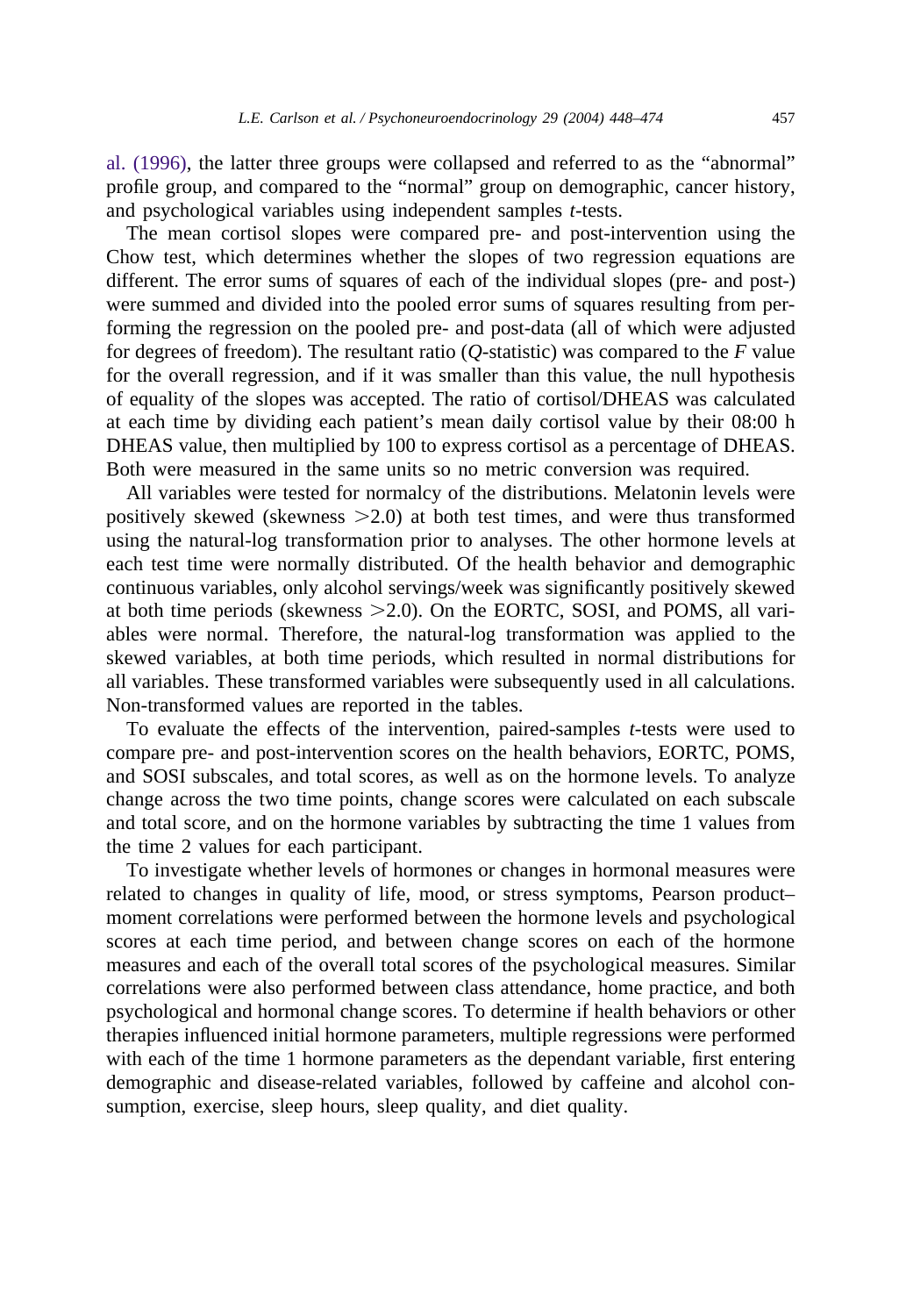## **3. Results**

## *3.1. Subjects*

Demographic characteristics and health behaviors of participants at time 1 are presented in Table 1. Most participants were 50 years of age or older, mean 54.5 years, SD 10.9 years. Most  $(n = 42)$  were married or co-habiting at the time of study entry. Participants were generally well-educated, with a mean of 14.7 years of formal education. They had been diagnosed with cancer a median of 1.1 years previously (range 3 months–20 years). Six participants were greater than five years post-diagnosis. Just over two-thirds had Stage II cancer (64.4%), with the remainder having a diagnosis of Stage I. Data were collected on the type and timing of the last treatment each patient had received. Radiation was the last treatment for 28 patients, chemotherapy for seven, hormones for five, nine patients had no treatment at all, and the type of last treatment was unavailable for 10 patients. The median time for

Table 1 Demographic characteristics

|                                        | Pre-intervention $(N$ (%))<br>Overall | Men<br>Women |              | Post-intervention $(N$ (%))<br>Overall | Men          |              |
|----------------------------------------|---------------------------------------|--------------|--------------|----------------------------------------|--------------|--------------|
|                                        |                                       |              |              |                                        | Women        |              |
| Stage of cancer                        |                                       |              |              |                                        |              |              |
| 1                                      | 21/59(35.6)                           | 19(38.8)     | 2(20.0)      | 15/42 (34.9)                           | 13 (38.2)    | 2(22.2)      |
| 2                                      | 38/59 (64.4)                          | 30(61.2)     | 8(80.0)      | 28/42 (65.1)                           | 21(61.8)     | 7(77.8)      |
| Sleep quality                          |                                       |              |              |                                        |              |              |
| Poor                                   | 24/58 (41.4)                          | 22(45.8)     | 2(20.0)      | $6/32$ $(19.4)^*$                      | 6(26.1)      | $\mathbf{0}$ |
| Adequate                               | 20/58 (34.5)                          | 15(31.3)     | 5(50.0)      | $13.32 (41.9)^*$                       | 8(34.8)      | 5(55.6)      |
| Good                                   | 14/58(24.1)                           | 11(22.9)     | 3(30.0)      | $12/32$ $(38.7)^*$                     | 9(39.1)      | 4(44.4)      |
| Diet quality                           |                                       |              |              |                                        |              |              |
| Poor                                   | 5/58(8.6)                             | 5(10.4)      | $\mathbf{0}$ | 0/32                                   | $\mathbf{0}$ | $\Omega$     |
| Adequate                               | 14/58(24.1)                           | 11(22.9)     | 3(30.0)      | 8/32(25.8)                             | 7(30.4)      | 1(11.1)      |
| Good                                   | 39/58 (67.2)                          | 32(66.7)     | 7(70.0)      | 23/32 (74.2)                           | 16(69.6)     | 8(88.9)      |
| Smoking status:                        | 52/58 (88.1)                          | 42 (87.5)    | 10(100)      | 41/42 (97.7)                           | 32 (97.0)    | 9(100)       |
| nonsmokers                             |                                       |              |              |                                        |              |              |
|                                        | Mean                                  | <b>SD</b>    |              | Mean                                   | <b>SD</b>    |              |
| Cigarettes/day                         | 14.8                                  | 9.7          |              | 25.0                                   | $\mathbf{0}$ |              |
| smokers (pre                           |                                       |              |              |                                        |              |              |
| $n=6$ ; post $n=1$ )                   |                                       |              |              |                                        |              |              |
| Alcohol                                | 1.8                                   | 3.4          |              | 1.8                                    | 3.1          |              |
| (servings/week)                        |                                       |              |              |                                        |              |              |
| Caffeine                               | 17.8                                  | 15.2         |              | $17.0*$                                | 14.4         |              |
| (servings/week)                        |                                       |              |              |                                        |              |              |
| Exercise                               | 4.0                                   | 2.5          |              | $4.8*$                                 | 2.3          |              |
| (times/week)<br>Sleep<br>(hours/night) | 7.1                                   | 1.5          |              | 7.6                                    | 1.4          |              |

 $*$  Indicates improvement pre- to post-intervention,  $p < 0.05$ .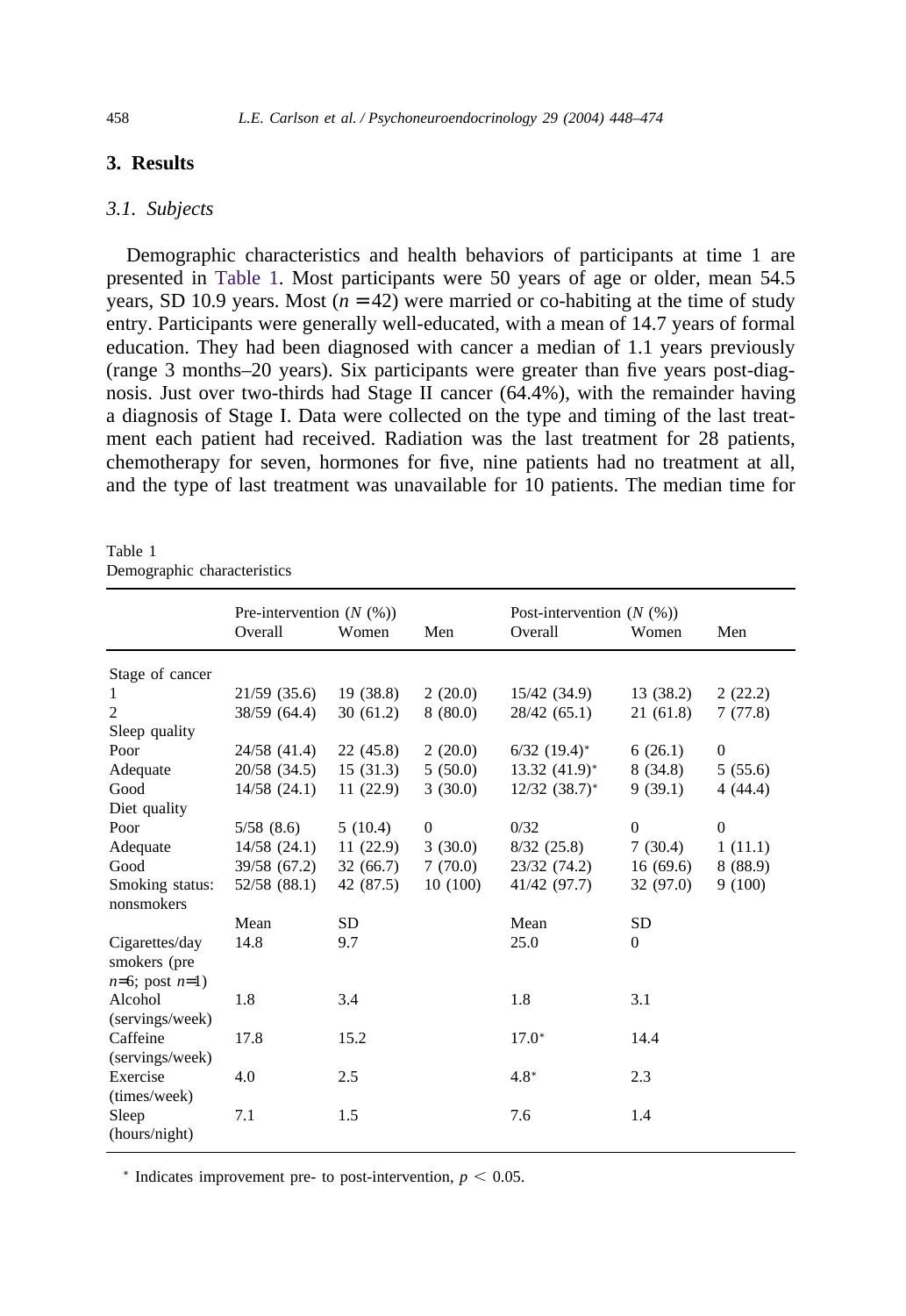completion of last treatment was six months previously, with a range of 3 months– 20 years.

Sixteen of the women were currently taking tamoxifen and continued to do so through the course of the study. Tamoxifen treatment has been associated with elevated cortisol levels in some studies [\(van der Pompe et al., 1996; Kailajarvi et al.,](#page-26-0) [2000\)](#page-26-0), but it had no effect on DHEAS levels [\(Lonning et al., 1995\)](#page-24-0). Two of the men were taking goserelin (Zolodex), a gonadotrophic releasing hormone (GnRH) analog. No differences were found in initial hormone levels when those taking either tamoxifen or goserelin were compared to the rest of the participants within each sex. Fourteen patients were also taking antidepressant medication, both at time 1 and time 2, with no changes in dosage occurring. Patients had all started the medication at least three months prior to participation in the program. Medications used included: sertrailne (Zoloft, three patients), venlafaxine (Effexor, three), paroxetine (Paxil, two), fluoxetine (Prozac, two), and one each of amitriptyline (Elavil), buproprion (Wellbutrin), nefazodone (Serzone), and fluvoxamine (Luvox). When patients using antidepressants were compared to the others on initial hormone levels, values were very similar with no significant differences.

Of the 42 patients who completed the time 2 measures, 33 had breast cancer and nine had prostate cancer. Fifteen patients had Stage I cancers and 28 patients had Stage II cancers. Fourteen of the tamoxifen/goserelin users and 11 of the antidepressant users provided time 2 data. Chi-square and *t*-tests compared the 17 patients with incomplete data with the rest of the sample on all demographic, medical, and psychological variables collected at baseline, or pre-intervention. Participants with complete data were more likely to be married or co-habitating rather than single, divorced, or widowed,  $\chi^2(1) = 9.20$ ,  $p < 0.005$ . No other differences on the demographic or medical variables were found. Non-completers had higher scores than completers on several of the baseline Profile of Mood States subscales: depression,  $t(56) = 3.65$ ,  $p < 0.001$ ; anger,  $t(56) = 2.87$ ,  $p < 0.01$ , and confusion,  $t(56) = 2.17$ ,  $p < 0.05$ . Such differences are consistent with other research, which has found that cancer patients experiencing emotional and cognitive disturbance appear less likely to comply with medical treatment regimens and to participate in research [\(Spiegel, 1996\)](#page-25-0).

## *3.2. Compliance*

The 59 patients in this study attended a median of eight of a possible nine sessions over the eight weeks (range 1–9). Seven participants attended four or fewer session, while the majority (46 patients, 78%) attended seven or more sessions. They also practised at home as instructed, reporting an average of 24 min/day of meditation and 13 min/day of yoga over the course of the eight weeks.

## *3.3. Health behaviors*

Health behavior data were available pre-intervention for 58 of the participants. The initial sample reported consumption of about 2.5 cups of caffeinated beverages each day. They drank a small amount of alcohol (1.8 drinks/week), and exercised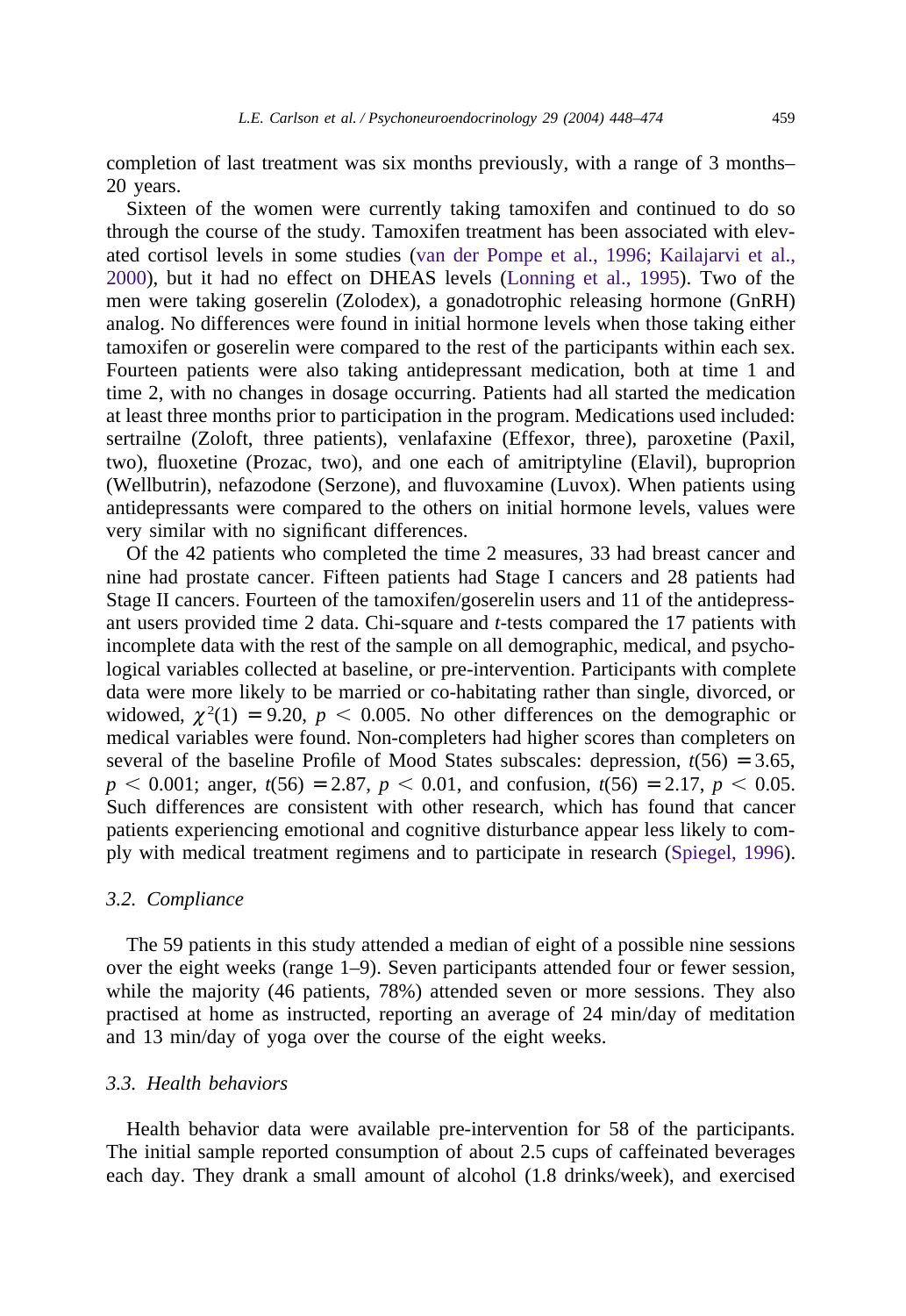on average four times a week. They were sleeping an average of 7.1 h per night, but many (40.7%) reported sleep of poor quality. A third of the sample reported adequate sleep, while less than a quarter reported having a good quality of sleep. One-quarter of the patients reported their diet quality as generally adequate, and twothirds rated their diet as good quality. Only 12% of the sample were smokers, and of those they smoked an average of 15 cigarettes/day.

Post-data were available regarding health behavior for 31 of the 42 patients who completed the assessments. These missing data were due to a procedural oversight in that the participants of our first cohort were not asked to provide these data. However, paired-sample *t*-tests and chi-squared non-parametric tests investigating changes in health behaviors for those for whom we had pre–post data found that sleep quality improved over the course of the intervention ( $\chi^2 = 6.81$ ,  $p < 0.05$ ), with 80% of the sample reporting adequate or good sleep on the post-assessment. Caffeine servings per week decreased significantly  $(t(31) = 2.38, p \le 0.05)$ , and exercise increased  $(t(30) = -2.10, p < 0.05)$ .

## *3.4. Psychological tests*

The psychological effects of the program on the EORTC, POMS, and SOSI subscale scores are fully described in our other paper [\(Carlson et al., in press\)](#page-22-0). Here, we report only global scores, which are also presented in [Table 2.](#page-13-0) The raw scores for the entire group are presented pre- and post-intervention, and change scores for those who completed both assessments are also presented. The calculations were also made excluding those taking tamoxifen or goserelin, without those who were taking antidepressants, and without those who attended five or fewer sessions.

## *3.5. Quality of life*

In the sample of 42 patients who completed both the pre- and post-intervention questionnaires, changes were seen on the overall global quality of life score  $(t =$  $-2.23$ ,  $p < 0.05$ ), indicating greater overall quality of life. None of the correlations between quality of life global change scores and home practice or attendance were significant at the  $p < 0.05$  level.

#### *3.6. Mood scores*

There were no significant changes in any of the POMS scores over the course of the intervention. The TMD score at time 1 was 15.93, which is already quite low, indicating minimal mood disturbance. The change in TMD scores represented a 13% reduction of overall mood disturbance for these participants.

None of the correlations between overall mood disturbance scores and home practice or attendance were significant at the  $p < 0.05$  level.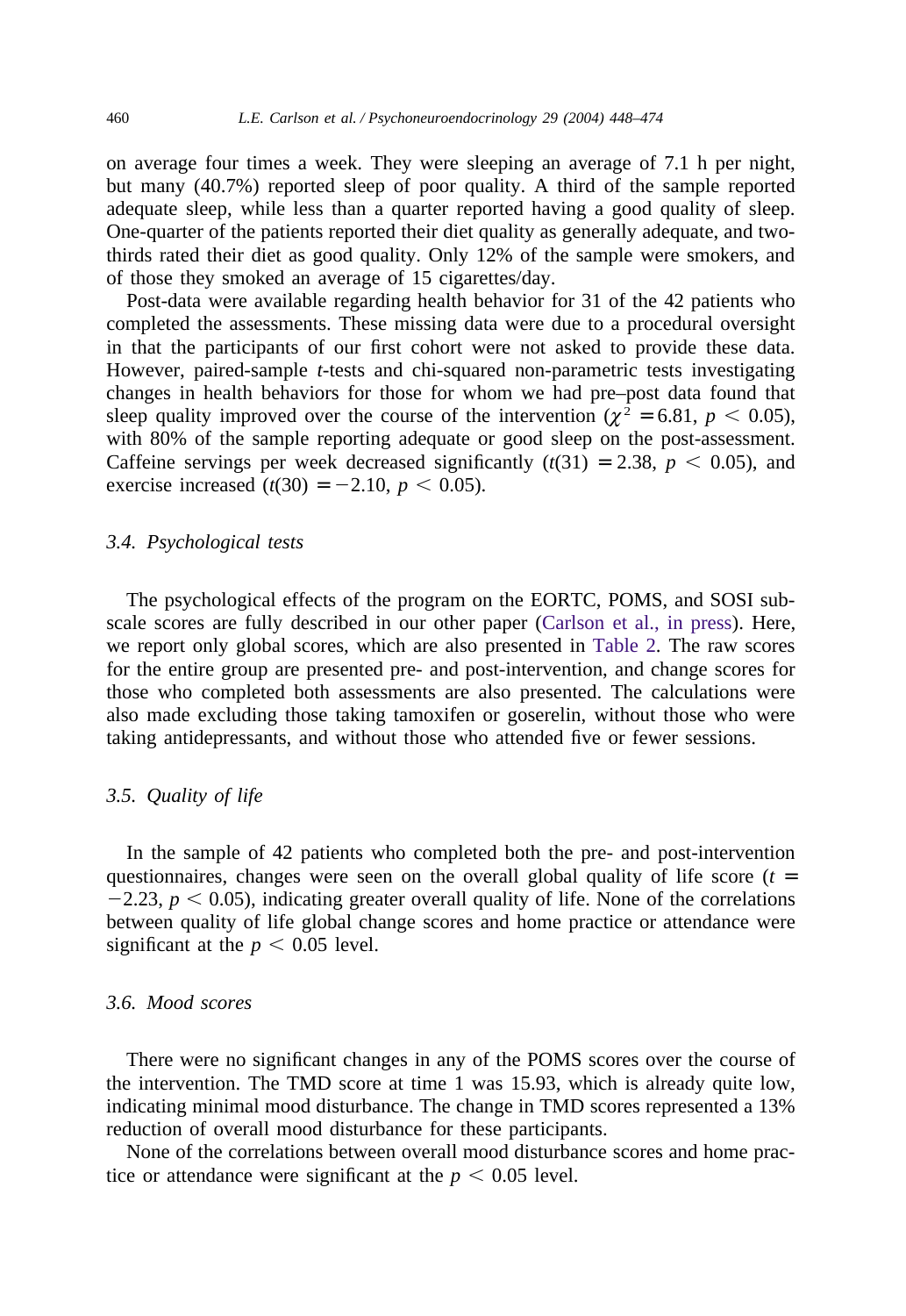<span id="page-13-0"></span>

|                                                          | Pre-intervention                         |                         | Post-intervention                                        |                               | Change score                                            |                                                        |
|----------------------------------------------------------|------------------------------------------|-------------------------|----------------------------------------------------------|-------------------------------|---------------------------------------------------------|--------------------------------------------------------|
|                                                          | Mean                                     | $\overline{\text{SD}}$  | Mean                                                     | <b>GS</b>                     | Mean                                                    | <b>GS</b>                                              |
| EORTC global QL                                          | $63.79 (n = 58)$                         | 16.71                   |                                                          |                               |                                                         |                                                        |
| Overall sample<br>Without those taking hormones          | $\frac{1}{4}$                            | 14.21                   | 71.71 $(n = 43)$<br>70.40 $(n = 29)$<br>71.61 $(n = 32)$ | 14.68<br>15.53<br>15.53       | 5.56* $(n = 42)$<br>5.46* $(n = 29)$<br>3.23 $(n = 31)$ | $\begin{array}{c} 16.12 \\ 14.31 \\ 14.01 \end{array}$ |
| Without those taking                                     | 44)<br>$62.40 (n = 4$<br>$65.72 (n = 4)$ | 16.30                   |                                                          |                               |                                                         |                                                        |
| antide<br>pressants $\text{Without } \leq 5$<br>sessions | 51)<br>65.36 $(n =$                      | 16.53                   | 71.14 $(n = 41)$                                         | 14.33                         | 3.96 $(n = 40)$                                         | 13.99                                                  |
| POMS total mood disturbance                              |                                          |                         |                                                          |                               |                                                         |                                                        |
| Overall sample                                           | $22.62 (n = 58)$                         |                         |                                                          |                               | $-2.07(n = 42)$                                         |                                                        |
| Without those taking hormones                            | $\frac{41}{3}$<br>$21.39 (n =$           | 33.16<br>31.71<br>30.14 |                                                          | 32.56<br>33.56<br>35.60       | 1.41 $(n = 29)$                                         |                                                        |
| Without those taking<br>antidepressants                  | $\overline{4}$<br>$18.48(n =$            |                         | 13.65 $(n = 43)$<br>13.97 $(n = 29)$<br>14.44 $(n = 32)$ |                               | $(.35 (n = 31))$                                        | 25.02<br>26.51<br>25.76                                |
| Without those who attended $\leq$ 5<br>sessions          | 51)<br>$21.02(n =$                       | 33.68                   | $14.00(n = 41)$                                          | 33.39                         | $0.23(n = 40)$                                          | 23.33                                                  |
| SOSI total stress score                                  |                                          |                         |                                                          |                               |                                                         |                                                        |
| Overall sample                                           | $88.43(n = 58)$                          |                         |                                                          |                               | $-15.26** (n = 42)$                                     |                                                        |
| Without those taking hormones                            | $\frac{1}{4}$<br>$89.29(n =$             | 52.01<br>55.69<br>46.87 |                                                          | $42.10$<br>$46.63$<br>$42.61$ |                                                         | 29.73<br>29.19<br>28.03                                |
| Without those taking<br>antidepressants                  | $\overline{4}$<br>84.50 $(n =$           |                         | 66.12 $(n = 43)$<br>70.03 $(n = 29)$<br>67.06 $(n = 32)$ |                               | $-10.27 (n = 29)$<br>-11.51 ( $n = 31$ )                |                                                        |
| Without those who attended $\leq$ 5<br>sessions          | $87.43 (n = 51)$                         | 53.08                   | 65.02 $(n = 41)$                                         | 42.18                         | $-13.30** (n = 40)$                                     | 28.52                                                  |
|                                                          |                                          |                         |                                                          |                               |                                                         |                                                        |

Significant change pre- to post-intervention using paired *t*-tests,

∗∗ Significant change pre- to post-intervention using paired *t*-tests,

*p*  $p < 0.05.$ <br> $p < 0.01$ 

 $< 0.01$ .

Table 2<br>QL, mood, and stress scores QL, mood, and stress scores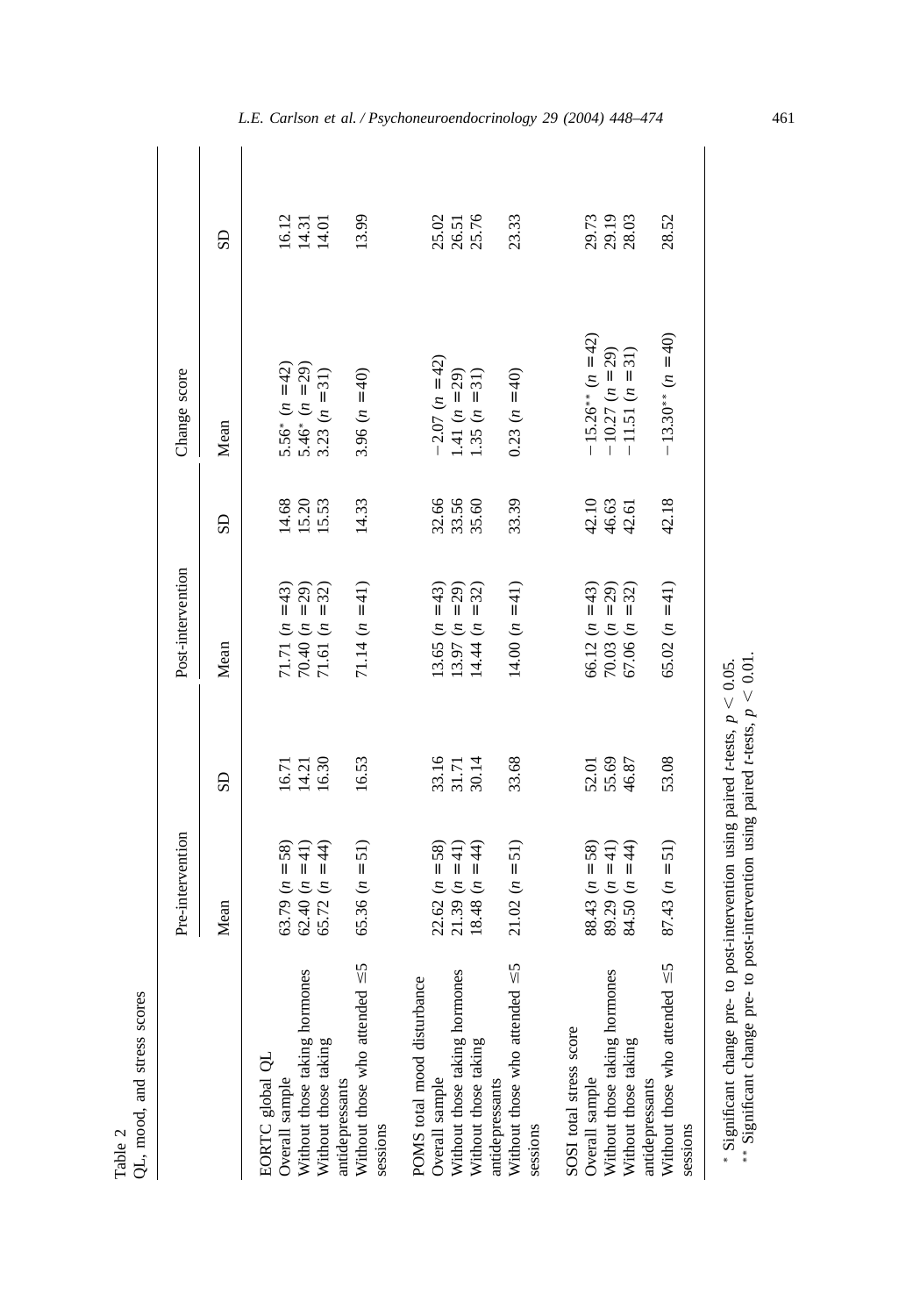## *3.7. Stress scores*

The mean SOSI total score showed a significant reduction ( $t = 3.23$ ,  $p < 0.01$ ), representing a decrease in stress symptoms over the course of the intervention. These participants achieved a 19.3% mean reduction in total symptoms of stress as measured by the SOSI upon completion of the intervention.

None of the correlations between stress change scores and home practice or attendance were significant at the  $p < 0.05$  level.

## *3.8. Hormone levels*

Hormone levels for all measures pre-intervention, post-intervention, and change scores are presented for the overall group and by sex in Table 3. Measures for those using or not using either tamoxifen or goserelin are presented in [Table 4.](#page-15-0) Independent samples *t*-tests were used to compare the two groups on the measures and change

| Table 3                |  |  |
|------------------------|--|--|
| Hormonal levels by sex |  |  |

|                             | Pre-intervention |           | Post-intervention |                 | Change score |           |
|-----------------------------|------------------|-----------|-------------------|-----------------|--------------|-----------|
| Cortisol slope              | $Beta = -0.481$  |           |                   | $Beta = -0.511$ |              |           |
|                             | Mean             | <b>SD</b> | Mean              | <b>SD</b>       | Mean         | <b>SD</b> |
| Mean daily cortisol (ng/ml) | 6.34             | 2.77      | 6.13              | 2.03            | $-0.31$      | 3.10      |
| Men                         | 7.95             | 3.69      | $7.67*$           | 1.90            | $-0.85$      | 4.68      |
| Women                       | 5.98             | 2.43      | 5.81              | 1.93            | $-0.20$      | 2.72      |
| $08.00$ Cortisol (ng/ml)    | 9.60             | 4.76      | 9.69              | 4.36            | 0.11         | 5.98      |
| Men                         | 12.87            | 6.80      | 12.53             | 5.93            | $-0.51$      | 9.03      |
| Women                       | 8.90             | 3.97      | 9.04              | 3.71            | 0.26         | 5.16      |
| $14:00$ Cortisol (ng/ml)    | 5.09             | 3.38      | 4.68              | 2.12            | $-0.57$      | 3.15      |
| Men                         | 4.97             | 2.25      | 5.07              | 1.96            | $-0.30$      | 1.86      |
| Women                       | 5.12             | 3.60      | 4.59              | 2.17            | $-0.49$      | 2.99      |
| $20:00$ Cortisol (ng/ml)    | 4.18             | 3.46      | 3.94              | 2.52            | $-0.25$      | 4.01      |
| Men                         | 5.99             | 4.94      | 4.58              | 3.69            | $-1.63$      | 6.43      |
| Women                       | 3.79             | 2.98      | 3.81              | 2.26            | 0.05         | 3.33      |
| 09:00 DHEAS $(ng/ml)$       | 817.76           | 642.37    | 840.19            | 663.19          | 15.36        | 493.74    |
| Men                         | 592.40           | 399.17    | 778.89            | 492.16          | 155.00       | 230.89    |
| Women                       | 863.76           | 675.27    | 852.73            | 697.04          | $-13.20$     | 529.12    |
| Cortisol/DHEAS ratio        | 1.78             | 2.43      | 1.70              | 2.32            | 0.00         | 2.14      |
| Men                         | 2.50             | 3.66      | 2.03              | 2.42            | $-0.70$      | 2.03      |
| Women                       | 1.47             | 1.92      | 1.59              | 2.27            | 0.15         | 2.16      |
| 14:00 Melatonin $(pg/ml)$   | 8.62             | 15.52     | 6.52              | 9.10            | $-1.20$      | 11.81     |
| Men                         | 14.83            | 22.24     | $3.04*$           | 2.59            | $-3.98$      | 8.27      |
| Women                       | 7.27             | 13.60     | 7.30              | 9.85            | 0.40         | 6.66      |

 $*$  Men different levels than women,  $p < 0.05$ .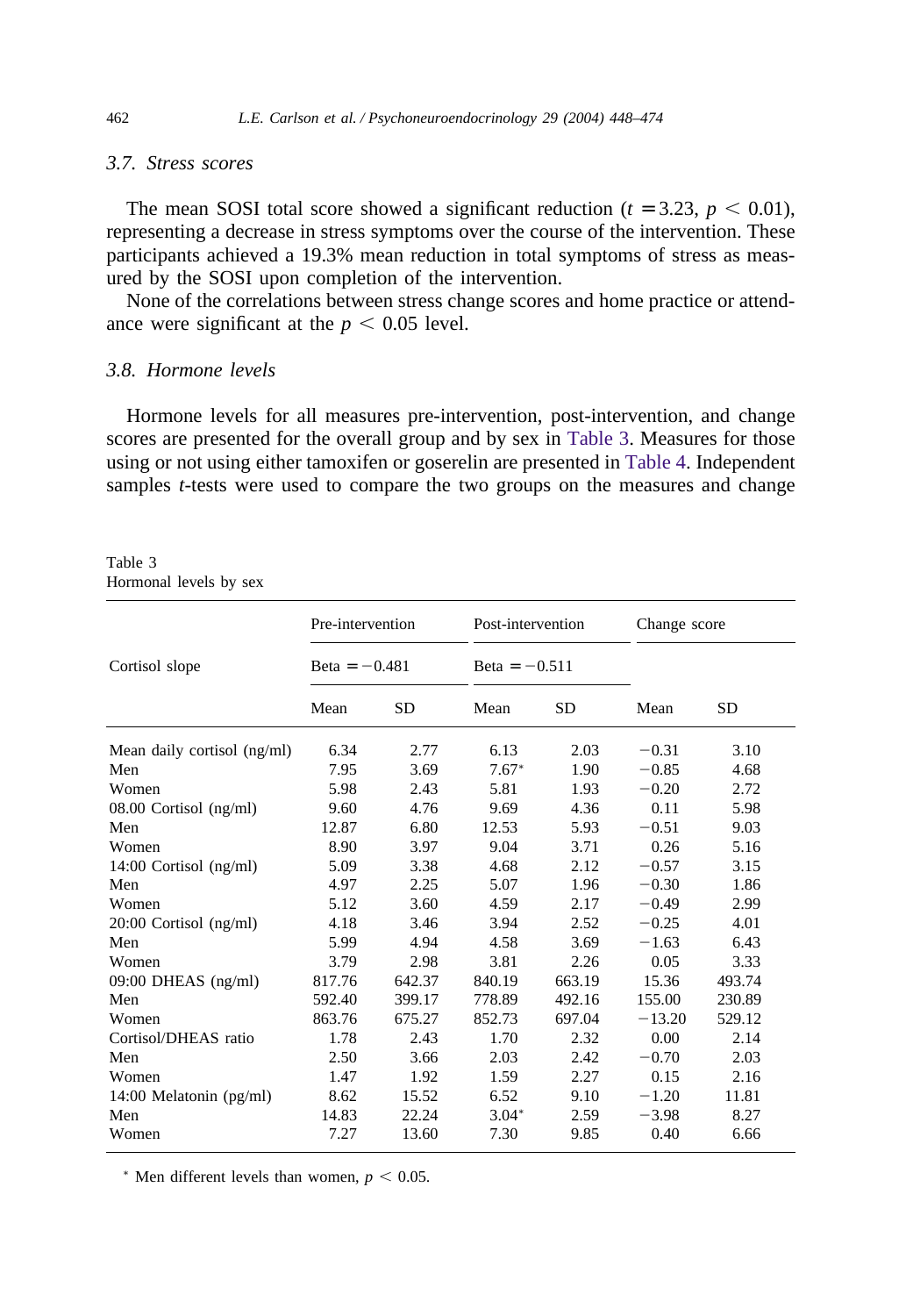|                             |        | Pre-intervention |        | Post-intervention |          | Change score |
|-----------------------------|--------|------------------|--------|-------------------|----------|--------------|
|                             | Mean   | <b>SD</b>        | Mean   | SD                | Mean     | SD           |
| Mean daily cortisol (ng/ml) |        |                  |        |                   |          |              |
| <b>Users</b>                | 6.24   | 2.06             | 6.69   | 2.17              | 0.27     | 2.59         |
| Non-users                   | 6.38   | 3.06             | 5.86   | 1.94              | $-0.60$  | 3.32         |
| $08:00$ Cortisol (ng/ml)    |        |                  |        |                   |          |              |
| <b>Users</b>                | 9.81   | 3.87             | 11.01  | 5.14              | 1.08     | 6.02         |
| Non-users                   | 9.51   | 5.14             | 9.06   | 3.87              | $-0.35$  | 6.00         |
| 14:00 Cortisol $(ng/ml)$    |        |                  |        |                   |          |              |
| <b>Users</b>                | 5.27   | 2.67             | 5.01   | 1.34              | $-0.42$  | 2.64         |
| Non-users                   | 5.01   | 3.67             | 4.53   | 2.41              | $-0.47$  | 2.90         |
| 20:00 Cortisol (ng/ml)      |        |                  |        |                   |          |              |
| <b>Users</b>                | 3.62   | 2.53             | 3.97   | 3.03              | 0.13     | 2.34         |
| Non-users                   | 4.42   | 3.80             | 3.92   | 2.30              | $-0.43$  | 4.56         |
| $09:00$ DHEAS $(ng/ml)$     |        |                  |        |                   |          |              |
| <b>Users</b>                | 767.89 | 526.33           | 924.69 | 847.84            | 145.63   | 403.37       |
| Non-users                   | 839.66 | 692.09           | 803.65 | 579.19            | $-40.97$ | 523.00       |
| Cortisol/DHEAS ratio        |        |                  |        |                   |          |              |
| <b>Users</b>                | 1.87   | 3.05             | 1.63   | 2.02              | $-0.39$  | 1.44         |
| Non-users                   | 1.56   | 1.96             | 1.68   | 2.42              | 0.19     | 2.41         |
| 14:00 Melatonin ( $pg/ml$ ) |        |                  |        |                   |          |              |
| <b>Users</b>                | 7.41   | 13.14            | 5.57   | 5.68              | $-0.71$  | 8.18         |
| Non-users                   | 9.15   | 16.58            | 6.90   | 10.20             | $-0.31$  | 6.74         |

<span id="page-15-0"></span>Table 4 Hormone levels by tamoxifen/goserelin usage

No significant differences between users and non-users of tamoxifen or goserelin.

scores, and paired-samples *t*-tests evaluated the pre–post scores within only the group not taking these medications, as well as for the full sample.

## *3.9. Cortisol levels*

The average daily mean of the three cortisol values did not change from pre- to post-intervention, with values of 6.34 and 6.13 ng/ml, respectively. Neither did the overall slope of the diurnal rate of change differ pre- to post-intervention, nor did any of the three assessment time period means. The only significant differences between the men and the women was that men had higher mean daily cortisol postintervention than the women ( $t = -2.49$ ,  $p < 0.05$ ). The slope Beta values indicated an overall negative slope of cortisol values at both time periods. However, when the slope of the diurnal cortisol levels was assessed for each individual, the four distinct patterns emerged: (1) continually decreasing (58.9% of the sample); (2) inverted Vshape—up then down  $(17.9\%)$ ,  $(3)$  V-shape—down then up  $(19.6\%)$ ; and  $(4)$  continually increasing (3.6%). Because the numbers of patients in groups 2 and 4 were low, and following the classification procedure used by [Touitou et al. \(1996\),](#page-26-0) patients were divided into "normal" and "abnormal" cortisol profile groups at each time period. At both time periods, approximately 58% of the sample demonstrated "normal"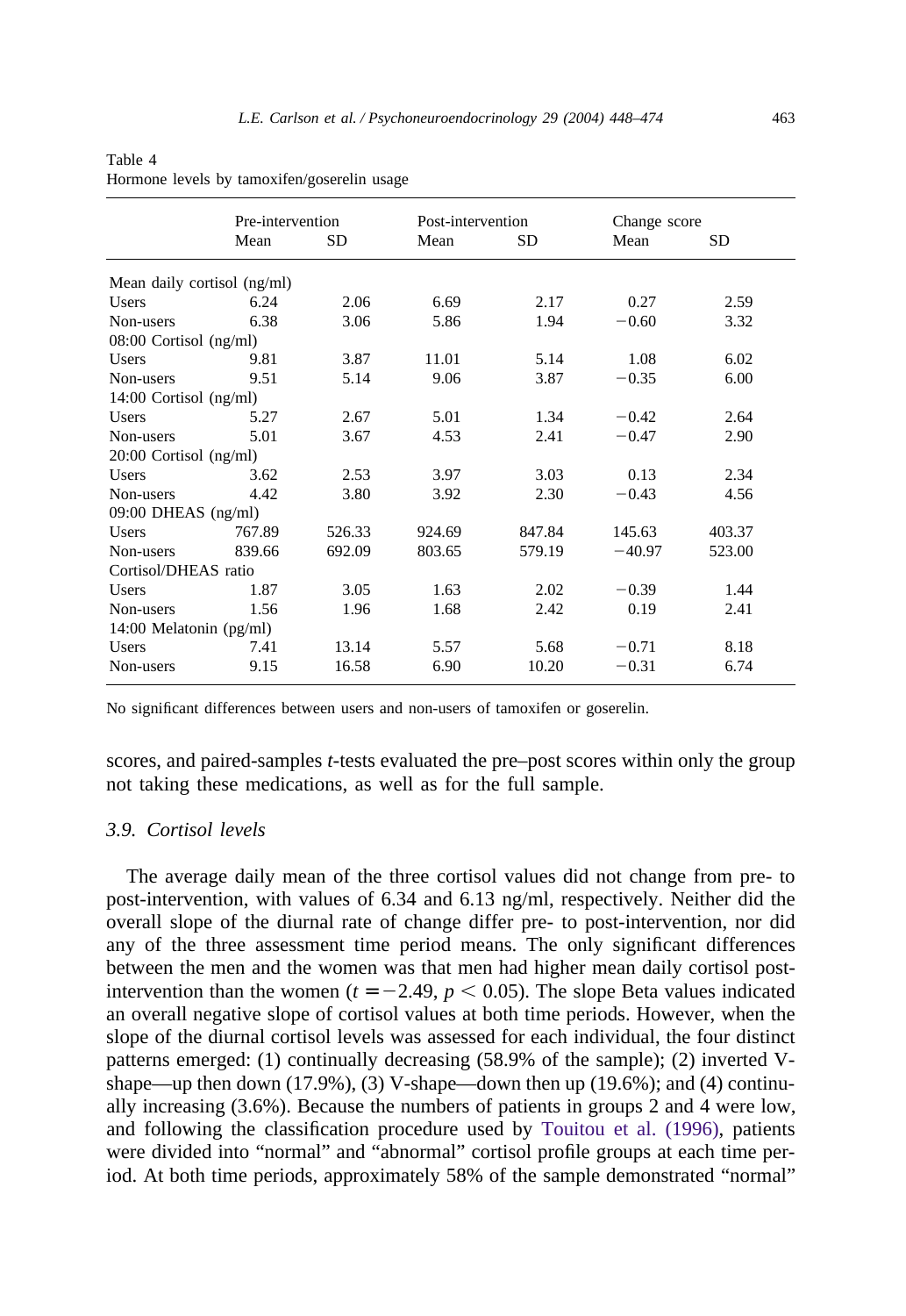profiles, while the other approximately 42% displayed one of the three "abnormal" profiles. However, people did shift between categories pre- to post-intervention. The most frequent switches occurred away from the "inverted-V" pattern and to the "Vshaped" pattern. This indicates that the pattern characterized by afternoon elevation of cortisol was less prevalent after the intervention.

When compared on demographic, cancer history, and psychological variables preintervention, the patients with normal profiles at the start of the study were not different from those with abnormal profiles on the variables of age, education, time since diagnosis, alcohol or caffeine consumption, exercise, or nightly hours of sleep. Those with abnormal patterns did show a trend to report more symptoms of stress, mood disturbance, and lower global QL scores. These results are presented in Table 5. However, even though the mean scores appear to be quite different, only the SOSI total scores were marginally statistically significantly different  $(t = -1.78, p =$ 0.08). Of note are the high standard deviations for the abnormal profile group, indicating significant variability and contributing to the lack of statistical significant differences between groups. Those with initially abnormal profiles also appear to have improved more on the SOSI, but these change scores of  $-11$  vs.  $-22$  points were not significantly different.

When patients were divided using a median split on mean daily cortisol levels into high and low initial cortisol level groups, and compared using independent samples *t*tests on subsequent cortisol change scores, it was found that the change scores were significantly different, in that those with initially higher levels decreased over time on mean cortisol levels  $(t = 4.43, p < 0.001)$ , as well as on cortisol values at 08:00 h ( $t = 3.55$ ,  $p < 0.001$ ), 14:00 h ( $t = 2.15$ ,  $p < 0.05$ ), and 20:00 h ( $t = 2.36$ ,  $p <$ 0.05), while the group with lower cortisol levels had overall *increased* values. This pattern of change suggests a "normalization" of mean cortisol levels for participants overall, with lower scores increasing and higher scores decreasing. It is also not

|                  | POMS total score |       |          | SOSI total score |       | Global OL total<br>score |  |
|------------------|------------------|-------|----------|------------------|-------|--------------------------|--|
|                  | Mean             | SD    | Mean     | <b>SD</b>        | Mean  | SD                       |  |
| Time 1           |                  |       |          |                  |       |                          |  |
| Normal pattern   | 18.45 $(n = 33)$ | 30.50 | 77.88    | 41.39            | 66.67 | 13.98                    |  |
| Abnormal pattern | 30.41 $(n = 23)$ | 37.60 | 105.09   | 63.45            | 60.98 | 18.07                    |  |
| Time 2           |                  |       |          |                  |       |                          |  |
| Normal pattern   | 17.79 $(n = 26)$ | 34.22 | 69.13    | 44.45            | 70.14 | 13.88                    |  |
| Abnormal pattern | 9.94 $(n = 15)$  | 31.56 | 59.88    | 39.15            | 74.02 | 16.64                    |  |
| Change scores    |                  |       |          |                  |       |                          |  |
| Normal pattern   | $-4.12(n = 26)$  | 27.26 | $-10.85$ | 26.75            | 3.21  | 16.17                    |  |
| Abnormal pattern | 2.29 $(n = 26)$  | 22.27 | $-21.84$ | 35.06            | 8.93  | 16.17                    |  |

Table 5 Relationship of mood, stress, and QL scores to cortisol pattern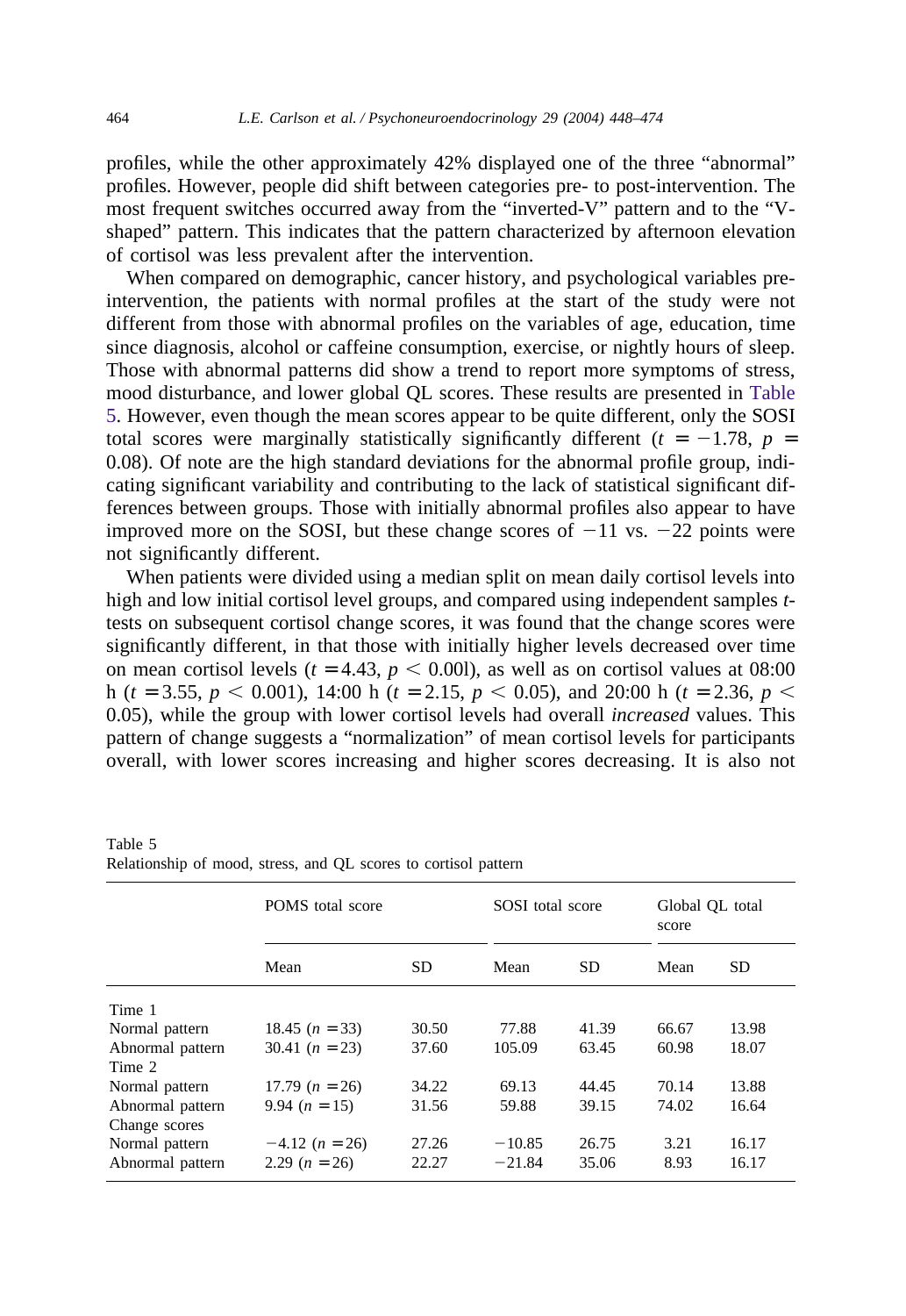surprising considering the statistical tendency of extreme scores to regress toward the mean over time.

None of the correlations between cortisol levels at time 2 or change scores, and home practice or attendance were significant.

## *3.10. DHEAS levels and cortisol/DHEAS ratio*

DHEAS levels did not change significantly pre- to post-intervention, with values of 818 (SD = 642) and 840 (SD = 663) ng/ml, respectively. The range of values was from 68 to 3264 ng/ml. There were no significant differences between the men and the women. The ratio of cortisol/DHEAS similarly did not change over time. None of the correlations between DHEAS levels or the cortisol/DHEAS ratio, and change scores at time 2, home practice, or attendance were significant.

#### *3.11. Melatonin levels*

Melatonin levels similarly did not change significantly pre- to post-intervention, with values of 1.59 and 1.86 pg/ml, respectively. There were no significant differences between the men and the women. None of the correlations between melatonin levels at time 2 or melatonin change scores, and home practice or attendance were significant.

## *3.12. Relationships between psychological and hormonal variables*

Correlations between hormone measures and psychological measures at time 1 were nonsignificant, indicating that scores on stress, quality of life, and mood were not related to initial levels of cortisol, DHEAS, or melatonin. At time 2, the same pattern was seen, in that none of the hormone levels were related to psychological measures after the program. Only the change score of cortisol at 14:00 h and the change in global quality of life score were significantly related ( $r = -0.326$ ,  $p <$ 0.05), such that larger decreases in afternoon cortisol levels pre- to post-intervention were related to greater increases in global QL following the program. This relationship was not due to outliers, as the data were truncated such that any scores greater than 2 SD from the mean were assigned the value equivalent to 2 SD from the mean in that direction. Only two values had to be truncated in this manner.

#### *3.13. Relationships between health behaviors and hormonal variables*

Regression equations were performed using each of the time 1 hormone measures as the dependent variable, regressing the predictor variables of alcohol servings per week, caffeine servings per week, smoking status, exercise times per week, sleep hours per night, sleep quality, and diet quality in one block, after first entering the demographic and disease variables of age, years of education, cancer stage, and duration of illness as a block. Several equations were significant, including that for DHEAS ( $F = 2.75$ ,  $p < 0.01$ ) and the cortisol/DHEAS ratio ( $F = 3.15$ ,  $p < 0.01$ ).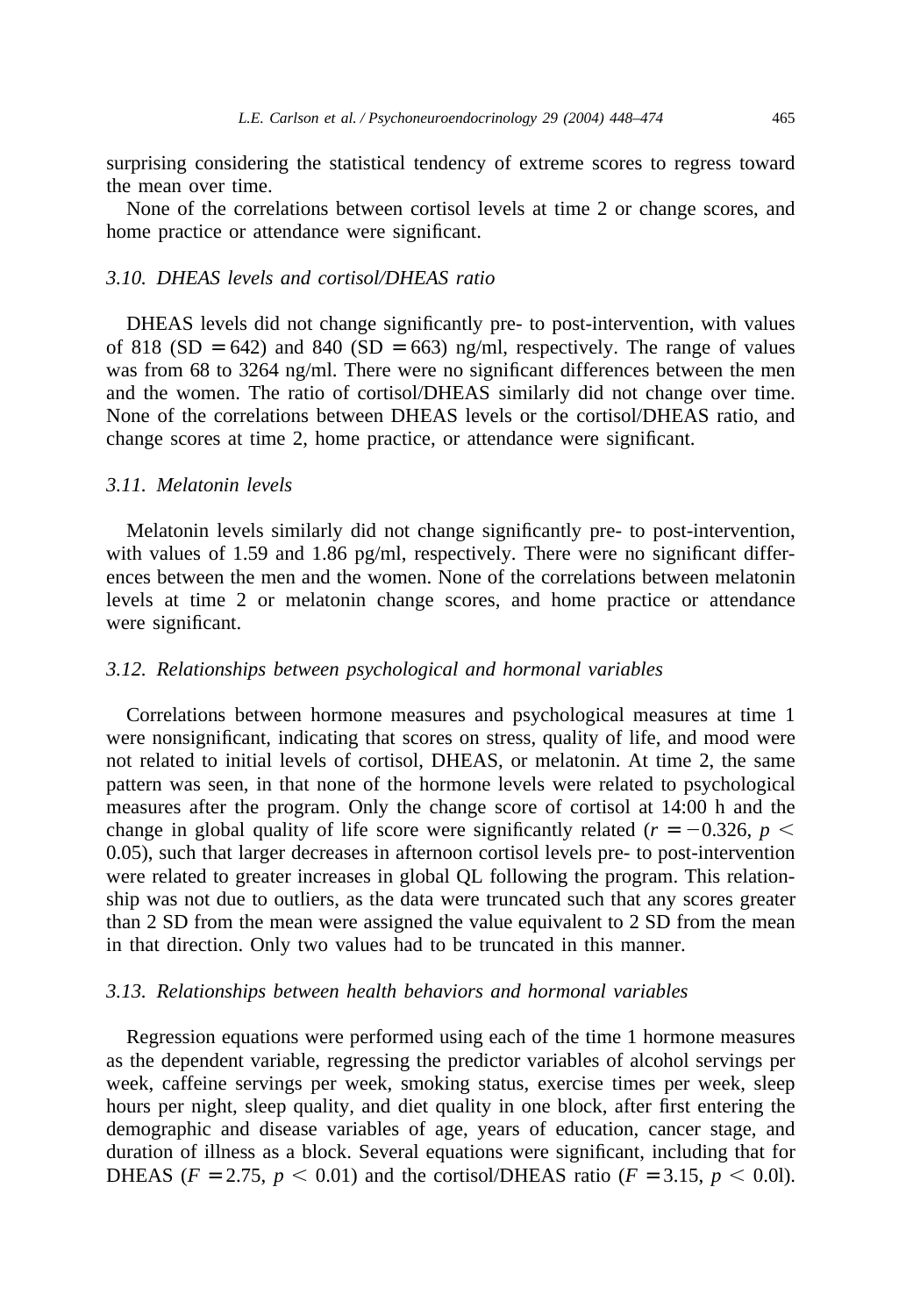Greater age was related to lower values of DHEAS ( $t = -4.01$ ,  $p \le 0.001$ ) and a higher cortisol/DHEAS ratio ( $t = 4.20$ ,  $p < 0.001$ ). Smoking status was also related to both DHEAS levels and the ratio, with smokers having lower levels of DHEAS  $(-2.63, p < 0.05)$ , and a higher cortisol/DHEAS ratio (*t* = 2.93, *p* < 0.01).

## **4. Discussion**

The results of this pre–post-intervention study indicate that this eight-week mindfulness-based stress reduction program was effective in decreasing symptoms of stress and improving overall quality of life in this group of breast and prostate cancer patients. No change was seen on the POMS scores of these patients, which may be explained by the low level of initial mood disturbance. In fact, the initial level of total mood disturbance in this sample was similar to the post-intervention level of distress reported in our previous samples [\(Speca et al., 2000; Carlson et al., 2001\)](#page-25-0). This low level of mood disturbance could be explained by the study inclusion criteria that patients be in early stage disease and at least three months post-treatment. The period of diagnosis and active treatment is often associated with greater distress, and since our previous group was very heterogeneous with respect to both type and stage of cancer, and treatment regimen, it is reasonable to see these differences. With such low initial levels of mood disturbance in the current sample creating a floor effect and with significant variance in scores, it would be difficult to attain statistically significant improvements. Consistent with the lower scores on the POMS, initial scores on the SOSI were somewhat lower in this group of patients compared to our previous study group, but still significantly higher than the post-intervention scores. However, the post-intervention scores were quite similar in both groups. This indicates that the end point for both groups was similar in terms of both stress symptoms and mood, but that the current group began with somewhat less distress.

Of note also was the finding that certain health behaviors changed over the course of the program, most notably sleep quality, which improved in many patients. Approximately one-third of the sample who provided post-intervention data reported poor sleep prior to the program, while less than 20% continued to report poor sleep quality after the program. The total number of hours of sleep increased by 1/2 h per night. This difference was not statistically significant. Improvements were also seen in exercise times/week, which increased from four to five, and servings of caffeine, which decreased from 18 to 17. Aerobic and weight training exercise has been associated with many quality of life and biological benefits for cancer patients [\(Courneya,](#page-23-0) [2001;](#page-23-0) [Courneya and Friedenreich, 1999\)](#page-23-0), and moderate exercise, including walking, household tasks, and occupational exercise, may reduce risk for the development of breast cancer [\(Friedenreich et al., 2001\)](#page-23-0). Considering that one goal of the study was to encourage regular yoga exercises, it is heartening that the exercise frequency did appear to increase somewhat. Indeed, patients reported practising an average of 13 min of yoga and 24 min of meditation daily, very close to the targets we set of 45 min daily home practice.

The major methodological limitation of this study is the lack of a control or com-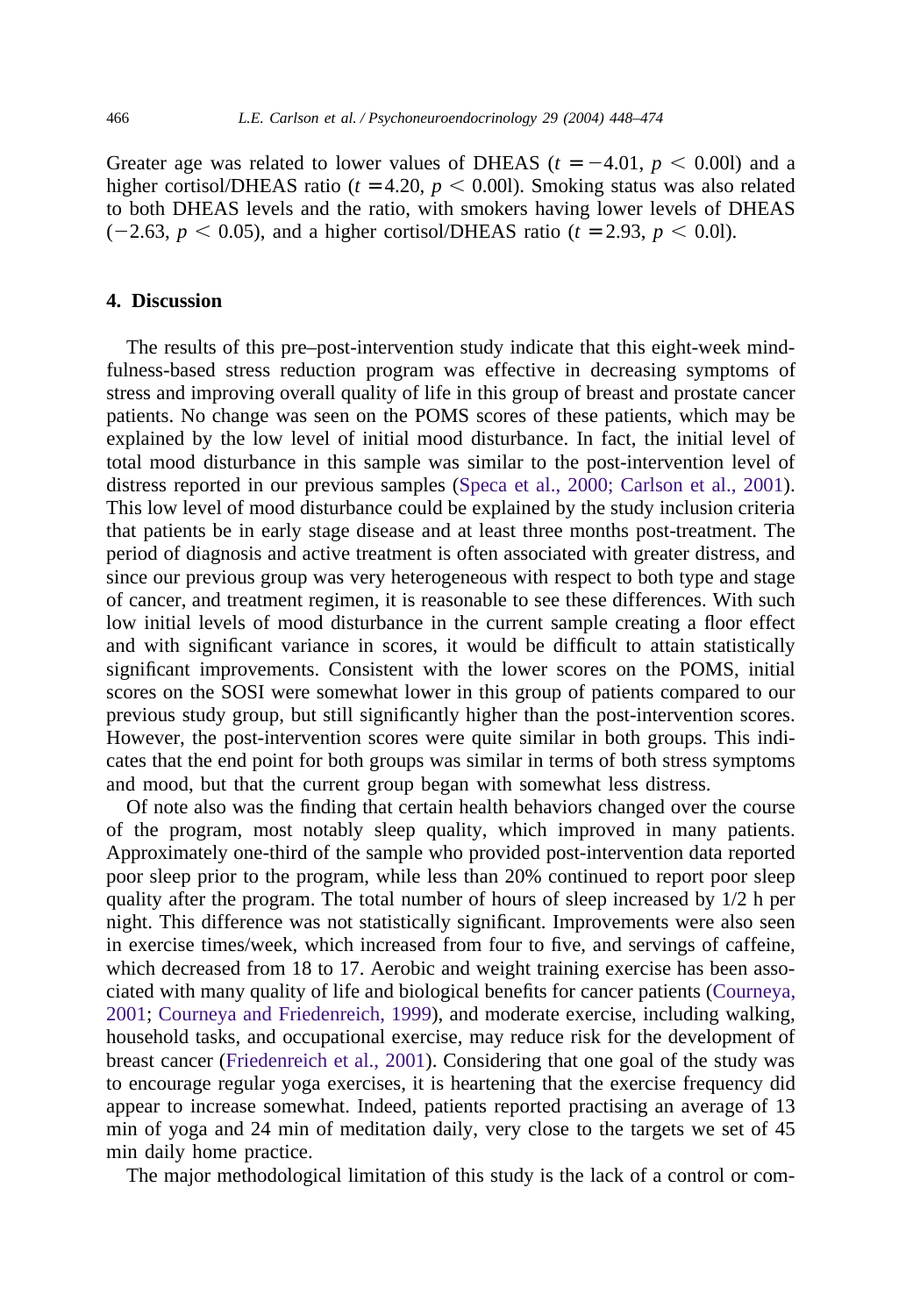parison group. It could be argued that the observed changes may have occurred spontaneously as part of the cancer recovery trajectory or healing. Another possibility is that stress and/or hormone levels could have been artifactually elevated prior to program participation due to the novelty of beginning a new treatment program. This possibility cannot be ruled out within this study design, and the results reported must necessarily be considered preliminary and hypothesis generating. However, one point that argues in favour of treatment effects is that the patients in this sample were an average of two years post-diagnosis, with a median time of about 14 months post, so it is unlikely that any significant return to normal hormone levels would still be occurring in this sample of patients. Another issue related to the non-specificity of the intervention is that even if the beneficial effects were due to the intervention and not natural history or recovery, the relative importance of the different components of the program cannot yet be ascertained. Whether the most effective components are the meditation, yoga, social support, group processes, professional attention, or other factors will have to await further "dismantling" studies of MBSR. In all likelihood, the most useful aspects vary from person to person depending on the individual's needs, background, and personality.

One further limitation of the study is the lack of correction for multiple comparisons, as the significance value applied was  $\alpha = 0.05$ . This was chosen primarily due to the exploratory and hypothesis-generating nature of the study, so the chances of making a Type I error (rejecting the null hypothesis of no treatment effect when it is in fact the case) are elevated. Therefore, the need for controlled clinical trials with a limited number of hypotheses in this area is evident.

The QL scores reported by this group represent quite high initial QL levels. Compared to a Swedish normative sample of the same age range whose average global QL score was 77 [\(Michelson et al., 2000\)](#page-25-0), our patients scored an average global QL pre-intervention of 66. This is higher than other patient groups that have reported scores in the 50s [\(Aaronson et al., 1993\)](#page-22-0). This may indicate that, similar to the floor effects seen in the POMS mood disturbance scores, our participants had relatively good QL prior to participation in the intervention, making it more difficult to incite enhancement of these already quite healthy levels.

Despite the beneficial effects associated with participation in the program on stress symptoms, quality of life, and sleep quality, no associated changes in hormone levels were observed in these patients. This is in contrast to other studies that have reported decreases in cortisol levels after stress management-type programs in breast cancer patients (Schedlowski et al., 1994; Cruess et al., 2000; [van der Pompe et al., 1997\)](#page-26-0), but only for those who had high levels of cortisol at the start of the program in the latter study. There were, in fact, no overall changes in cortisol levels in that study [\(van der Pompe et al., 1997\)](#page-26-0). When we similarly divided our sample by initial mean daily cortisol level and compared the degree of change in mood, stress symptoms, QL, and subsequent cortisol levels, we found that indeed those people with initially elevated cortisol levels did show significant decreases in cortisol over time at each time point, compared to those with lower initial levels, who in fact displayed *increases* in their cortisol levels. This is interesting as it points to the possibility that the intervention had a regulatory effect on the participants, resulting perhaps in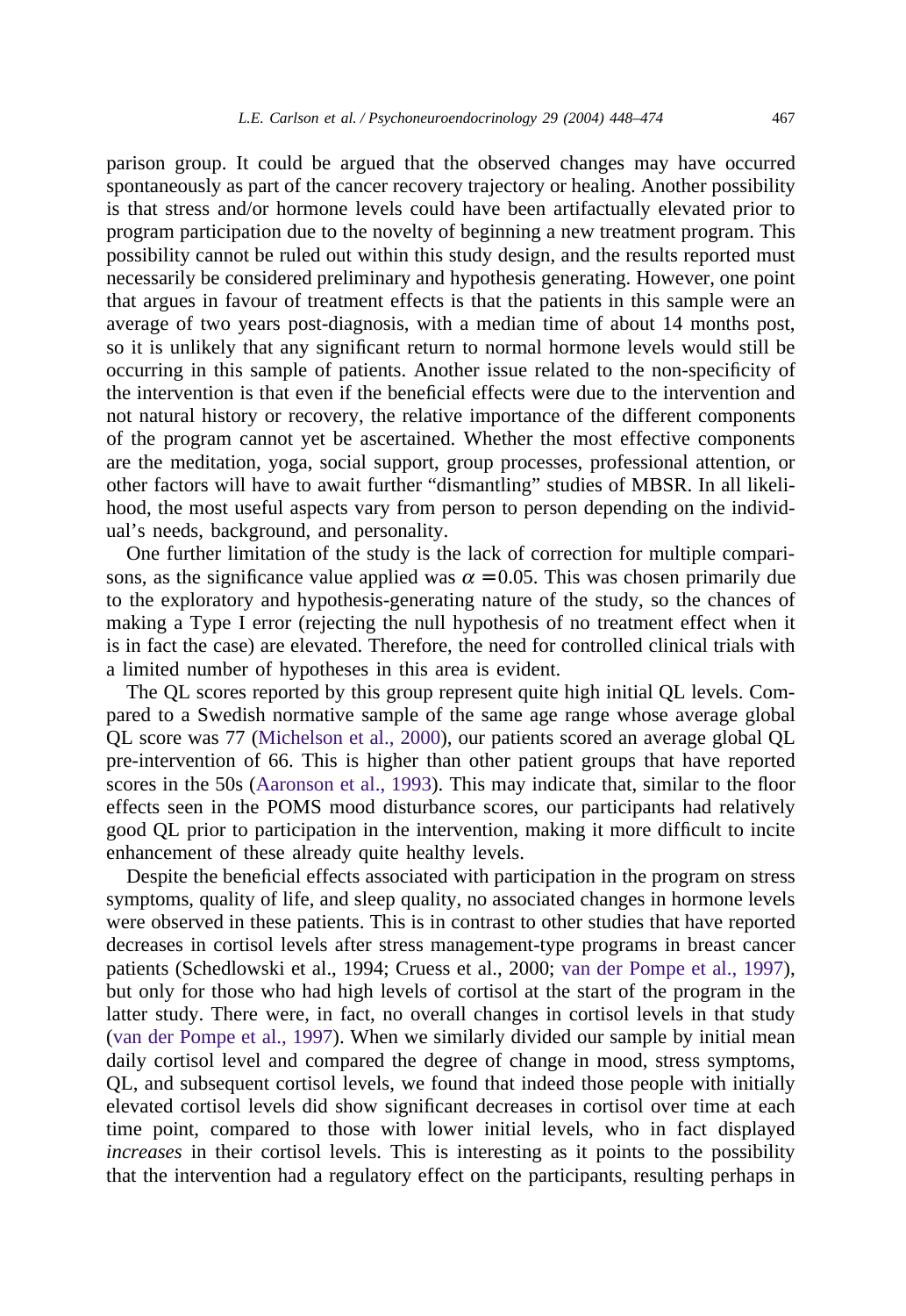normalization of the HPA axis functioning. However, this tempered effect also makes sense from a statistical perspective, taking into consideration regression towards the mean of more extreme values. That is, if a woman began the intervention with elevated cortisol levels, it would be more likely that woman would show decreases over the course of the intervention than would a woman who began the study with average or low levels. Thus, whether the changes observed were related to program participation or statistical artifact cannot be definitively stated.

This study also confirmed previous reports of a high percentage of breast cancer patients who displayed abnormal diurnal cortisol secretion patterns [\(Touitou et al.,](#page-26-0) [1996\)](#page-26-0). In this sample, approximately 40% of these early stage breast and prostate cancer patients displayed atypical patterns. This percentage was similar both preand post-intervention, but a shift did occur from more people displaying a pattern with elevated afternoon cortisol levels, to a sharper decrease after wakening associated with a lower afternoon level, and similar evening levels. The potential significance of this finding was highlighted by an association between decreases in the afternoon cortisol level and increases in overall global quality of life. Thus, those who showed greater declines in the afternoon cortisol level, without an elevation in evening levels, also improved more on quality of life. This measure may therefore be meaningful in terms of its relationship to quality of life.

Levels of DHEAS did not change over the course of the program. There was very large variation in the levels of DHEAS measured in our sample, which has similarly been reported by other researchers [\(Vermeulen, 1995\)](#page-26-0), but the range in our sample was even broader than that reported by other investigators. Also replicated was the often reported finding of decreasing DHEAS levels by age [\(Vermeulen, 1995;](#page-26-0) [Hornsby, 1995\)](#page-26-0), but no significant gender differences were found. Most other studies have reported 10–30% higher DHEAS levels in men than in women [\(Vermeulen,](#page-26-0) [1995; Carlson and Sherwin, 1999; Mazat et al., 2001\)](#page-26-0). Our finding is unusual not only in that there were no significant differences, but the women also had consistently higher values than the men. Comparatively, our sample had much lower DHEAS values than a large community sample of women who were an average age of 52 years [\(Johannes et al., 1999\)](#page-23-0).

DHEAS may have different effects on health in men compared to women. In one example, higher levels of DHEAS were associated with protection from cardiovascular disease in men [\(Feldman et al., 2001\)](#page-23-0), but in women the opposite was found: lower DHEAS was associated with lower cardiovascular disease risk [\(Johannes et](#page-23-0) [al., 1999\)](#page-23-0). Similarly, and more importantly in this context, in two studies, women with higher DHEAS levels were at greater risk for developing breast cancer after menopause than those with lower endogenous levels [\(Gordon et al., 1990; Dorgan](#page-23-0) [et al., 1997\)](#page-23-0). This seems to be the case primarily in postmenopausal women, in whom peripheral DHEAS conversion is the primary source of estrogens. It may be, then, that DHEAS is protective against some diseases in men, but higher levels are detrimental to women, particularly after menopause. Unfortunately, we did not collect information on menopausal status from the women in this sample. Still, in this light, our findings of a small decrease in DHEAS levels in women of menopausal age over the course of the MBSR program, but a larger increase in men, may again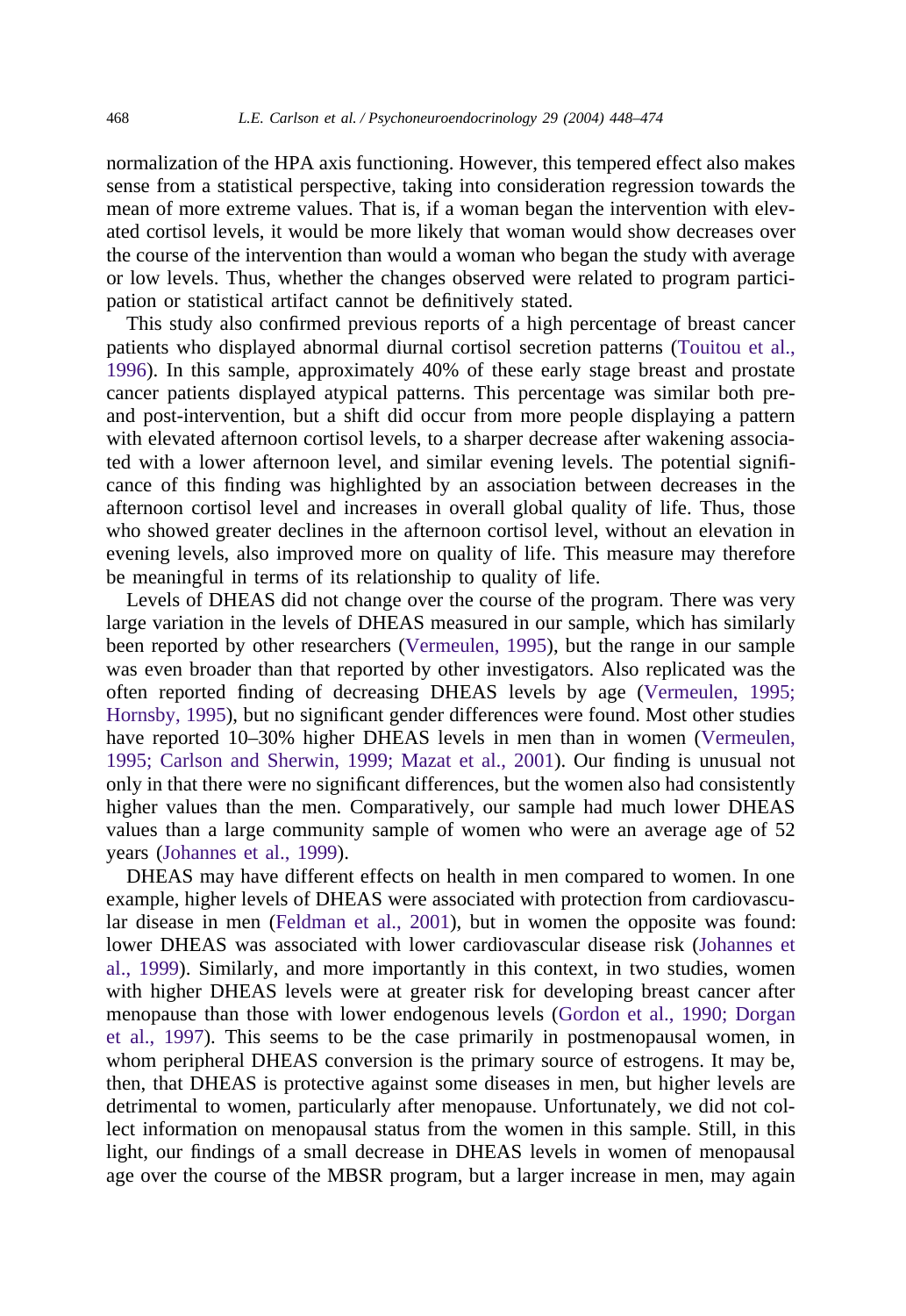be an indication of a differential shift towards a healthier pattern of hormonal secretion in both genders. More troubling, though, is the consideration that the men in this study may be at greater risk for other diseases in association with their lower than normal DHEAS levels.

Levels of melatonin similarly did not change over the course of the intervention. The melatonin levels reported in this group were within the range of daytime values found in normal healthy populations. The usual daytime range is from 0 to 20 pg/ml, with peak secretion occurring during the night of about 50–200 pg/ml [\(Vijayalaxmi](#page-26-0) [et al., 2002\)](#page-26-0). Our patients secreted an average of 8.6 and 6.5 pg/ml of melatonin pre- and post-intervention at the 14:00 h collection time, within this normal daytime range. For years, reports have indicated that both men with prostate cancer [\(Bartsch](#page-22-0) [et al., 1985\)](#page-22-0) and women with breast cancer [\(Tamarkin et al., 1982\)](#page-25-0) had suppressed or absent nocturnal melatonin peaks. It may have been interesting to investigate levels of melatonin later in the day or night, as this peak secretion has been related to health outcomes. The studies that have found increases in melatonin secretion associated with meditation have measured plasma nighttime melatonin directly following a meditation session [\(Tooley et al., 2000\)](#page-26-0), or urinary secretion over the 12 h nighttime period [\(Massion et al., 1995\)](#page-24-0). It may be that these effects are temporary, and following a night of sleep, the levels decrease back to the usual level. Indeed, even in the experienced meditators who were assessed on a control night when they did not meditate, lower melatonin secretion was recorded compared to after a meditation session [\(Tooley et al., 2000\)](#page-26-0). It may be, then, that the effects of meditation on melatonin are twofold: increasing baseline peak nighttime levels, and further enhancing melatonin levels immediately following practice. Since we did not sample saliva for melatonin in relation to the meditation practice or sample evening levels, it is difficult to determine whether the levels may have changed subsequent to practice or not. We can conclude, however, that no changes did occur pre- to postintervention for the 14:00 h measure. Whether peak nighttime melatonin levels changed cannot be determined from the methodology used. Future studies would benefit from methodology measuring nighttime secretion levels perhaps after meditation and on a day without meditation.

In summary, this study confirmed our previous findings of decreases in stress symptoms after participation in an MBSR program, and further demonstrated small improvements in overall quality of life of these early stage breast and prostate cancer patients. Sleep quality, a common problem for cancer patients, improved over the course of the intervention, and other health behaviors such as exercise and caffeine consumption also improved. Diurnal cortisol secretion patterns changed in that more extreme levels were attenuated, and patterns of secretion indicated a shift towards possibly healthier HPA axis functioning. DHEAS levels, although unchanged overall, also showed some gender-specific shifts consistent with healthier patterns. Changes seen in these patients were moderate. This may have been due to the high levels of patient functioning at the start of the study, but could also indicate that this type of program is only moderately effective for early stage breast and prostate cancer patients who are three months or more post-treatment. Nonetheless, these data are intriguing for a preliminary uncontrolled study of the hormonal effects of the MBSR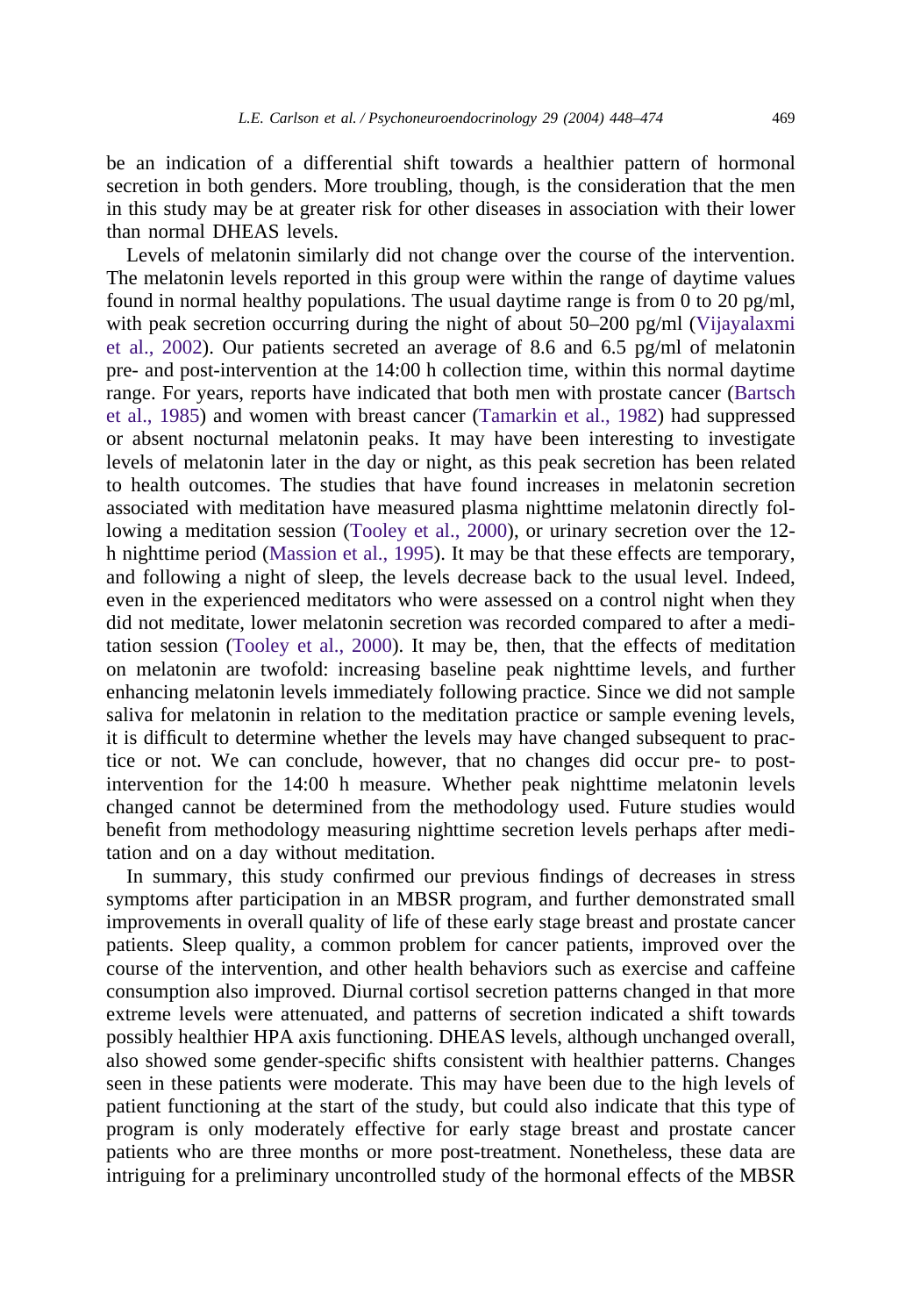<span id="page-22-0"></span>program in cancer patients. Future studies of this nature would benefit from a randomized control group, fewer statistical comparisons, and screening for more distressed individuals at the start of the program, as those individuals are more likely to benefit in terms of improvements in stress symptoms, mood, and quality of life, as well as, perhaps, in enhancement of hormonal functioning.

## **Acknowledgements**

This study was supported by the Canadian Breast Cancer Research Initiative. Dr. Linda Carlson was a Terry Fox Postdoctoral Research Fellow of the National Cancer Institute of Canada during the time the study was conducted. She is currently a Canadian Institutes of Health Research New Investigator. Heartfelt thanks to all the men and women who participated in the study, whose enthusiasm continues to inspire us. Special thanks to our research nurse, Ms. Lori Tillotson, for her tireless efforts in assuring the smooth running of the study, and to Ms. Evelyn Lailey for her impeccable work in the lab.

#### **References**

- Aaronson, N.K., Ahmedzai, S., Bullinger, M., Crabeels, D., Estape, J., Filiberti, A., Flechtner, H., Frick, U., Hurny, C., Kaasa, S., Klee, M., Mastilica, M., Osoba, D., Pfausler, B., Razavi, D., Rofe, P.B., Schraub, S., Sullivan, M., Takeda, F., 1991. The EORTC core quality of life questionnaire: interim results of an international field study. In: Osoba, D. (Ed.), Effect of Cancer on Quality of Life. CRC Press, London, pp. 185–203.
- Aaronson, N.K., Ahmedzai, S., Bergman, B., Bullinger, M., Cull, A., Duez, N.J., Filiberti, A., Flechtner, H., Fleishman, S.B., deHaes, J.C.J.M., Kaasa, S., Klee, M., Osoba, D., Razavi, D., Rofe, P.B., Schraub, S., Sneeuw, K., Sullivan, M., Takeda, F., 1993. The European Organization for Research and Treatment of Cancer QLQ-C30: a quality-of-life instrument for use in international clinical trials in oncology. J. Natl. Cancer Inst. 85, 365–376.
- Andersen, B.L., Kiecolt-Glaser, J.K., Glaser, R., 1994. A biobehavioral model of cancer stress and disease course. Am. Psychol. 49 (5), 389–404.
- Aragona, M., Muscatello, M.R., Losi, E., Panetta, S., La, T.F., Pastura, G., Bertolani, S., Mesiti, M., 1996. Lymphocyte number and stress parameter modifications in untreated breast cancer patients with depressive mood and previous life stress. J. Exp. Ther. Oncol. 1 (6), 354–360.
- Bartsch, C., Bartsch, H., Fluchter, S.H., Attanasio, A., Gupta, D., 1985. Evidence for modulation of melatonin secretion in men with benign and malignant tumors of the prostate: relationship with the pituitary hormones. J. Pineal Res. 2 (2), 121–132.
- Blauer, K.L., Poth, M., Rogers, W.M., Bernton, E.W., 1991. Dehydroepiandrosterone antagonizes the suppressive effects of dexamethasone on lymphocyte proliferation. Endocrinology 129, 3174–3179.
- Carlson, L.E., Sherwin, B.B., 1999. Relationships among cortisol (CRT), dehydroepiandrosterone-sulfate (DHEAS), and memory in a longitudinal study of healthy elderly men and women. Neurobiol. Aging 20 (3), 315–324.
- Carlson, L.E., Ursuliak, Z., Goodey, E., Angen, M., Speca, M., 2001. The effects of a mindfulness meditation based stress reduction program on mood and symptoms of stress in cancer outpatients: six month follow-up. Support. Care Cancer 9 (2), 112–123.
- Carlson, L.E., Speca, M., Patel, K.D., Goodey, E., in press. Mindfulness-based stress reduction in relation to quality of life, mood, symptoms of stress and immune parameters in breast and prostate cancer outpatients. Psychosom. Med.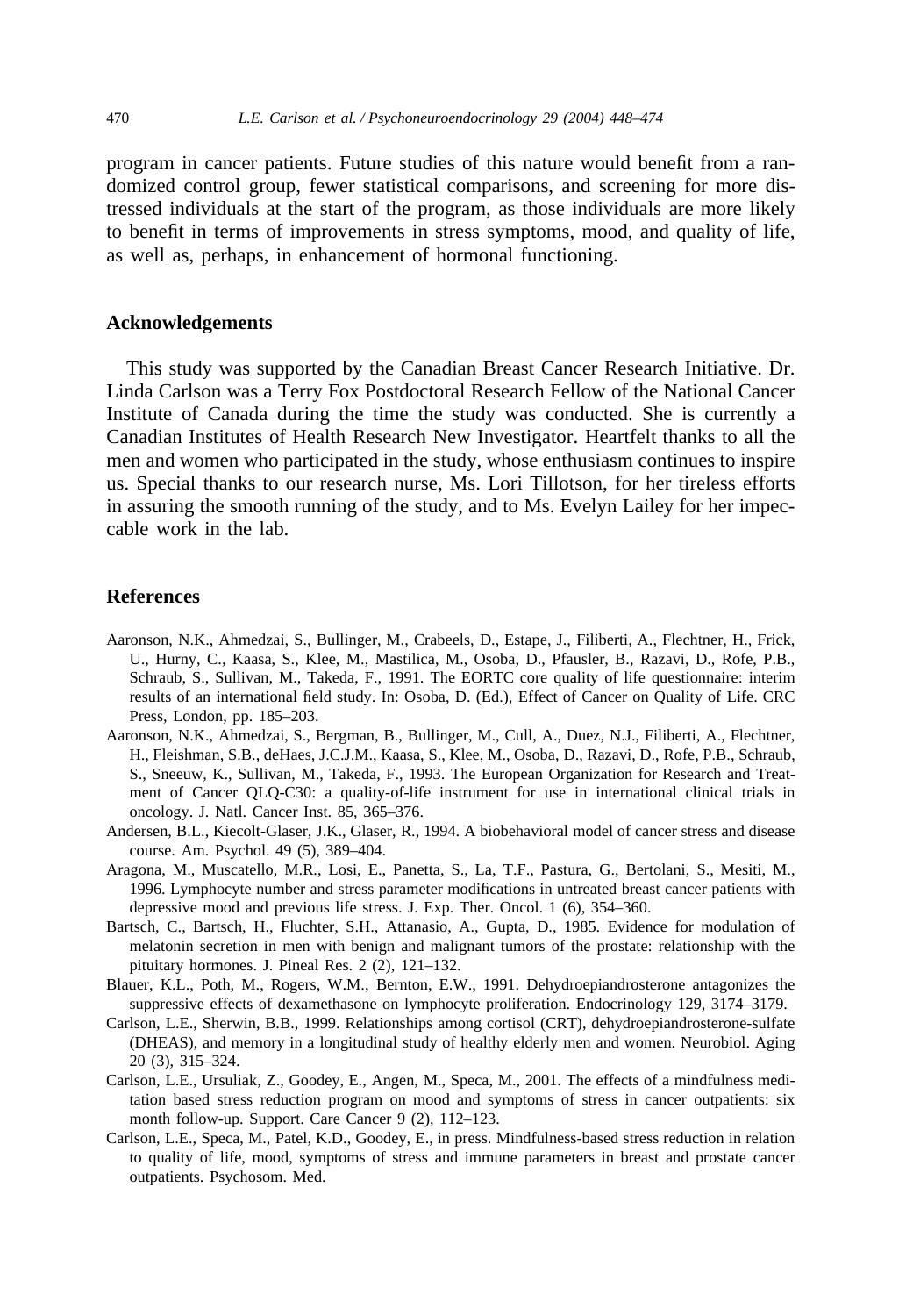- <span id="page-23-0"></span>Cassileth, B.R., Chapman, C.C., 1998. Alternative and complementary cancer therapies. Cancer 77 (6), 1026–1034.
- Cassileth, B.R., Lusk, E.J., Brown, L.L., Cross, P.A., 1985. Psychosocial status of cancer patients and next of kin: normative data from the profile of mood states. J. Psychosoc. Oncol. 3 (3), 99–105.
- Cohen, S., Williamson, G.M., 1991. Stress and infectious diseases in humans. Psychol. Bull. 109, 5–24. Cos, S., Fernandez, R., Guezmes, A., Sanchez-Barcelo, E.J., 1998. Influence of melatonin on invasive
- and metastatic properties of MCF-7 human breast cancer cells. Cancer Res. 58, 4383–4390.
- Courneya, K.S., 2001. Exercise interventions during cancer treatment: biopsychosocial outcomes. Exerc. Sport Sci. Rev. 29 (2), 60–64.
- Courneya, K.S., Friedenreich, C.M., 1999. Physical exercise and quality of life following cancer diagnosis: a literature review. Ann. Behav. Med. 21 (2), 171–179.
- Cruess, D.G., Antoni, M.H., Kumar, M., Ironson, G., McCabe, P., Fernandez, J.B., Fletcher, M., Schneiderman, N., 1999. Cognitive-behavioral stress management buffers decreases in dehydroepiandrosterone sulfate (DHEAS) and increases in the cortisol/DHEAS ratio and reduces mood disturbance and perceived stress among HIV-seropostive men. Psychoneuroendocrinology 24, 537–549.
- Cruess, D.G., Antoni, M.H., McGregor, B.A., Kilbourn, K.M., Boyers, A.E., Alferi, S.M., Carver, C.S., Kumar, M., 2000. Cognitive-behavioral stress management reduces serum cortisol by enhancing benefit finding among women being treated for early stage breast cancer. Psychosom. Med. 62 (3), 304–308.
- Deepak, K.K., Manchanda, S.K., Maheshwari, M.C., 1994. Meditation improves clinicoelectroencephalographic measures in drug-resistant epileptics. Biofeedback Self Regul. 19 (1), 25–40.
- DeFlorio, M., Masie, M.J., 1995. Review of depression in cancer: gender differences. Depression 3, 66–80.
- Derogatis, L.R., Morrow, G.R., Fetting, J., 1983. The prevalence of psychiatric disorders among cancer patients. J. Am. Med. Assoc. 249, 751–757.
- Dorgan, J.F., Stanczyk, F.Z., Longcope, C., Stephenson, H.E. Jr., Chang, L., Miller, R., Franz, C., Falk, R.T., Kahle, L., 1997. Relationship of serum dehydroepiandrosterone (DHEA), DHEA sulfate, and 5 androstene-3 beta, 17 beta-diol to risk of breast cancer in postmenopausal women. Cancer Epidemiol. Biomarkers Prev. 6 (3), 177–181.
- Ernst, E., Cassileth, B.R., 1998. The prevalence of complementary/alternative medicine in cancer: a systematic review. Cancer 83, 777–782.
- Esterling, B.A., Kiecolt-Glaser, J.K., Glaser, R., 1996. Psychosocial modulation of cytokine-induced natural killer cell activity in older adults. Psychosom. Med. 58 (3), 264–272.
- Feldman, H.A., Johannes, C.B., Araujo, A.B., Mohr, B.A., Longcope, C., McKinlay, J.B., 2001. Low dehydroepiandrosterone and ischemic heart disease in middle-aged men: prospective results from the Massachusetts Male Aging Study. Am. J. Epidemiol. 153 (1), 79–89.
- Friedenreich, C.M., Courneya, K.S., Bryant, H.E., 2001. Relation between intensity of physical activity and breast cancer risk reduction. Med. Sci. Sports Exerc. 33 (9), 1538–1545.
- Glaser, J.L., Brind, J.L., Vogelman, J.H., Eisner, M.J., Dillbeck, M.C., Wallace, R.K., Chopra, D., Orentreich, N., 1992. Elevated serum dehydroepiandrosterone sulfate levels in practitioners of the Transcendental Meditation (TM) and TM-Sidhi programs. J. Behav. Med. 15 (4), 327–341.
- Gordon, G.B., Bush, T.L., Helzlsouer, K.J., Miller, S.R., Comstock, G.W., 1990. Relationship of serum levels of dehydroepiandrosterone and dehydroepiandrosterone-sulfate to the risk of developing postmenopausal breast cancer. Cancer Res. 50, 3859–3862.
- Guazzo, E.P., Kirkpatrick, P.J., Goodyer, I.M., Shiers, H.M., Herbert, J., 1996. Cortisol, dehydroepiandrosterone (DHEA), and DHEA sulfate in the cerebrospinal fluid of man: relation to blood levels and the effects of age. J. Clin. Endocrinol. Metab. 81 (11), 3951–3960.
- Henderson, L.E., 1989. Characteristics and Immune Function of Meditators and Non-Meditators: An Exploratory Study. University of Calgary.
- Heuser, I.F., Deuschle, M.F., Luppa, P.F., Schweiger, U.F., Standhardt, H.F., Weber, B., 1998. Increased diurnal plasma concentrations of dehydroepiandrosterone in depressed patients. J. Clin. Endocrinol. Metab. 83 (9), 3130–3133.
- Hornsby, P.J., 1995. Biosynthesis of DHEAS by the human adrenal cortex and its age-related decline. Ann. N. Y. Acad. Sci. 774, 29–46.
- Johannes, C.B., Stellato, R.K., Feldman, H.A., Longcope, C., McKinlay, J.B., 1999. Relation of dehydroe-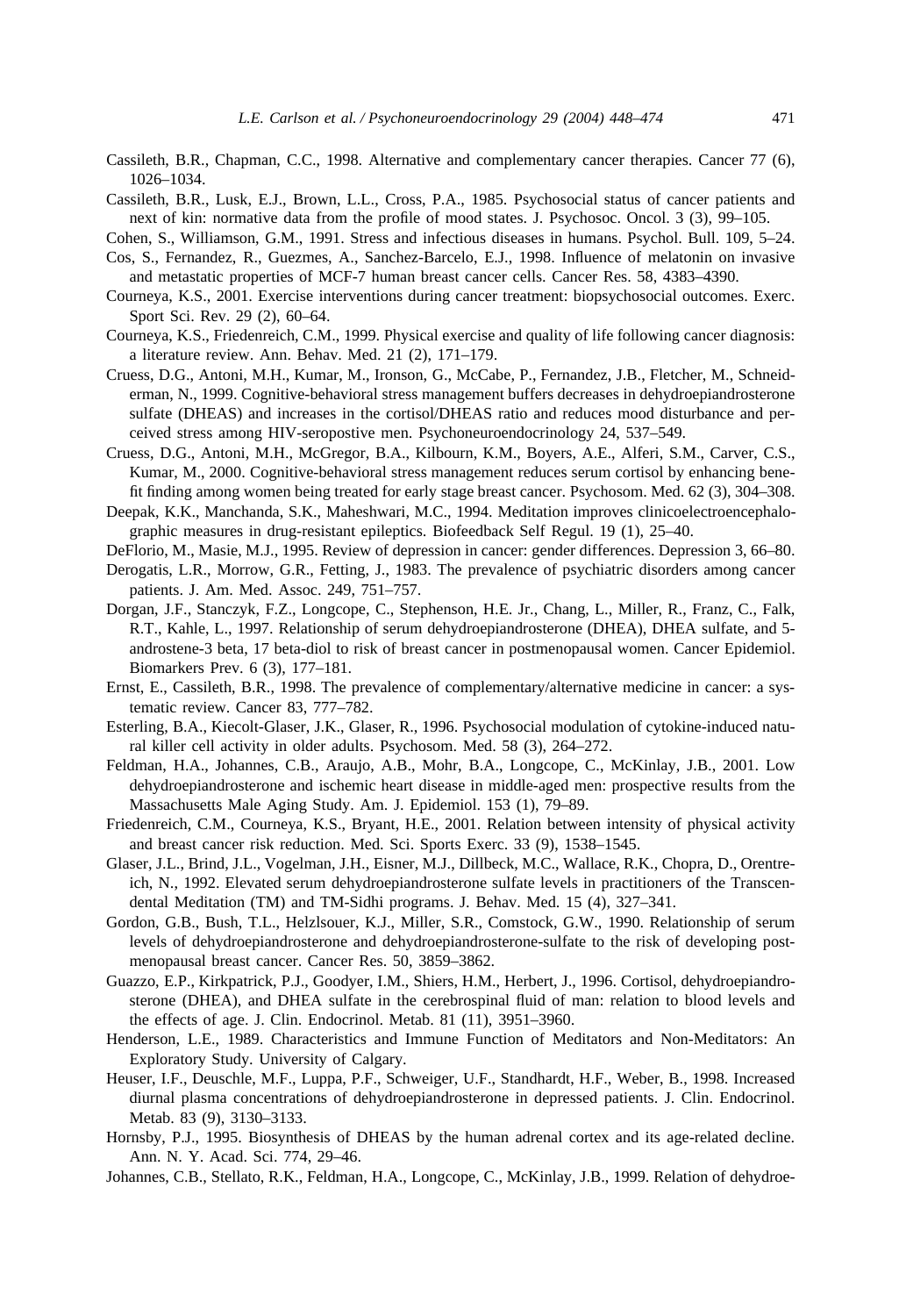<span id="page-24-0"></span>piandrosterone and dehydroepiandrosterone sulfate with cardiovascular disease risk factors in women: longitudinal results from the Massachusetts Women's Health Study. J. Clin. Epidemiol. 52 (2), 95–103.

- Kabat-Zinn, J., 1982. An outpatient program in behavioral medicine for chronic pain patients based on the practice of mindfulness meditation: theoretical considerations and preliminary results. Gen. Hosp. Psychiatry 4, 33–42.
- Kabat-Zinn, J., 1990. Full Catastrophe Living: Using the Wisdom of your Body and Mind to face Stress, Pain and Illness. Delacourt, New York.
- Kabat-Zinn, J., Lipworth, L., Burney, R., Sellers, W., 1987. Four-year follow-up of a meditation based program for the self-regulation of chronic pain: treatment outcomes and compliance. Clin. J. Pain 2, 159–173.
- Kabat-Zinn, J., Massion, A.O., Kristeller, J., Peterson, L.G., Fletcher, D.E., Pbert, O., Lenderking, W.R., Santorelli, S.F., 1992. Effectivenes of a meditation-based stress reduction program in the treatment of anxiety disorders. Am. J. Psychiatry 149 (7), 943–963.
- Kabat-Zinn, J., Wheeler, E., Light, T., Skillings, A., Scharf, M.J., Croplwy, T.G., Hosmer, D., Bernhard, J.D., 1998. Influence of a mindfulness meditation-based stress reduction intervention on rates of skin clearing in patients with moderate to sever psoriasis undergoing phototherpay (UVB) and photochemotherapy (PUVA). Psychosom. Med. 60, 625–632.
- Kailajarvi, M.F., Ahokoski, O.F., Virtanen, A.F., Salminen, E.F., Irjala, K., 2000. Early effects of adjuvant tamoxifen therapy on serum hormones, proteins and lipids. Anticancer Res. 20 (2B), 1323–1327.
- Kanno, J., Wakikawa, A., Utsuyama, M., Hirokawa, K., 1997. Effect of restraint stress on immune system and experimental B melanoma metastasis in aged mice. Mech. Ageing Dev. 93 (1-3), 107–117.
- Kaplan, K.H., Goldenberg, D.L., Galvin-Nadeau, M., 1993. The impact of a meditation-based stress reduction program on fibromyalgia. Gen. Hosp. Psychiatry 15 (5), 284–289.
- Keller, M., Henrich, G., 1999. Ilness-related distress: does it mean the same for men and women? Acta Oncol. 38 (6), 747–755.
- Kirschbaum, C., Hellhamer, D.H., 1994. Salivary cortisol in psychoneuroendocrine research: recent developments and applications. Psychoneuroendocrinology 19, 313–333.
- Laakso, M.L., Porkka-Heiskanen, T.F., Alila, A.F., Stenberg, D.F., Johansson, G., 1990. Correlation between salivary and serum melatonin: dependence on serum melatonin levels. J. Pineal Res. 9 (1), 39–50.
- Leckie, M.S., Thompson, E., 1979. Symptoms of Stress Inventory. University of Washington, Seattle, WA.
- Liebmann, P.M., Wolfler, A., Hofer, D., Schauenstein, K., 1997. Melatonin and immune system. Arch. Allergy Immunol. 112, 203–211.
- Lissoni, P., Cazzaniga, M., Tancini, G., Scardino, E., Musci, R., Barni, S., Maffezzini, M., Meroni, T., Rocco, F., Conti, A., Maestroni, G., 1997. Reversal of clinical resistance to LHRH analogue in metastatic prostate cancer by the pineal hormone melatonin: efficacy of LHRH analogue plus melatonin in patients progressing on LHRH analogue alone. Eur. Urol. 31, 178–181.
- Lissoni, P., Barni, S., Mandala, M., Ardizzoia, A., Paolorossi, F., Vaghi, M., Longarini, R., Malugani, F., Tancini, G., 1999a. Decreased toxicity and increased efficacy of cancer chemotherapy using the pineal hormone melatonin in metastatic solid tumour patients with poor clinical status. Eur. J. Cancer 35 (12), 1688–1692.
- Lissoni, P., Tancini, G., Paolorossi, F., Mandala, M., Ardizzoia, A., Malugani, F., Giani, L., Barni, S., 1999b. Chemoneuroendocrine therapy of metastatic breast cancer with persistent thrombocytopenia with weekly low-dose epirubicin plus melatonin: a phase II study. J. Pineal Res. 26 (3), 169-173.
- Lonning, P.E., Johannessen, D.C., Lien, E.A., Ekse, D., Fotsis, T., Adlercreutz, H., 1995. Influence of tamoxifen on sex hormones, gonadotrophins and sex hormone binding globulin in postmenopausal breast cancer patients. J. Steroid Biochem. Mol. Biol. 52 (5), 491–496.
- MacLean, C.R., Walton, K.G., Wenneberg, S.R., Levitsky, D.K., Mandarino, J.P., Waziri, R., Schneider, R.H., 1994. Altered responses of cortisol, GH, TSH and testosterone to acute stress after four months' practice of transcendental meditation (TM). Ann. N. Y. Acad. Sci. 746, 381–384.
- Majewska, M.D., 1995. Neuronal action of dehydroepiandrosterone: possible roles in brain development, aging, memory and affect. Ann. N. Y. Acad. Sci. 774, 111–120.
- Massion, A.O., Hebert, J.R., Wertheimer, M.D., Kabat-Zinn, J., 1995. Meditation, melatonin and breast/prostate cancer: hypothesis and preliminary data. Med. Hypotheses 44, 39–46.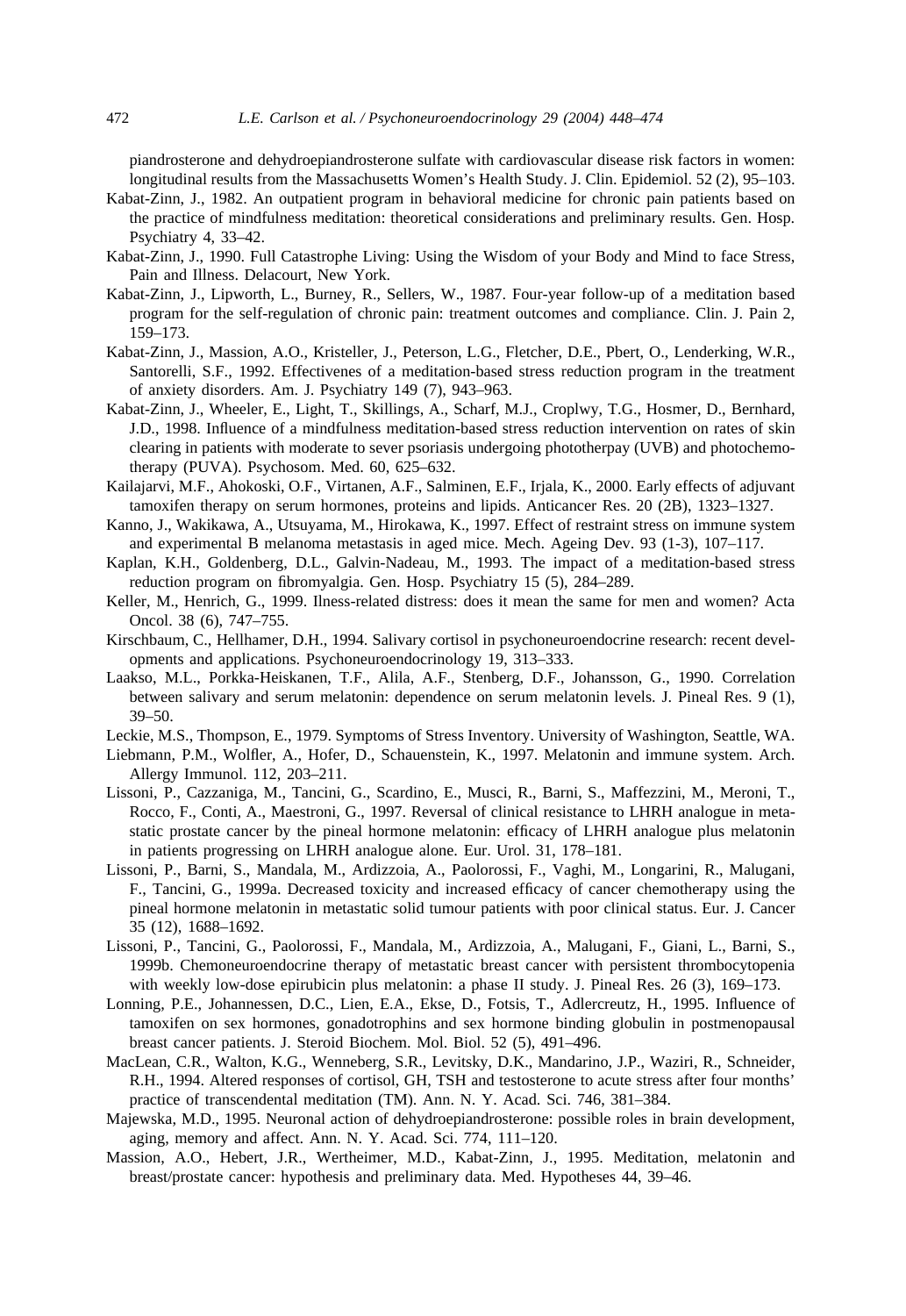- <span id="page-25-0"></span>Mazat, L., Lafont, S., Berr, C., Debuire, B., Tessier, J.F., Dartigues, J.F., Baulieu, E.E., 2001. Prospective measurements of dehydroepiandrosterone sulfate in a cohort of elderly subjects: relationship to gender, subjective health, smoking habits, and 10-year mortality. Proc. Natl. Acad. Sci. U.S.A. 98 (14), 8145–8150.
- McEwen, B.S., Sapolsky, R.M., 1995. Stress and cognitive function. Curr. Opin. Neurobiol. 5 (2), 205–216.
- McIntyre, I.M., Norman, T.R., Burrows, G.D., Armstrong, S.M., 1987. Melatonin rhythm in human plasma and saliva. J. Pineal Res. 4 (2), 177–183.
- McNair, D.A., Lorr, M., Droppelman, L.F., 1971. Profile of Mood States. Educational and Industrial Testing Service, San Diego.
- Michelson, H., Bolund, C., Nilsson, B., Brandberg, Y., 2000. Health-related quality of life measured by the EORTC QLQ-C30--reference values from a large sample of Swedish population. Acta Oncol. 39 (4), 477–484.
- Miller, J.J., Fletcher, K., Kabat-Zinn, J., 1995. Three-year follow-up and clinical implications of a mindfulness meditation-based stress reduction intervention in the treatment of anxiety disorders. Gen. Hosp. Psychiatry 17, 192–200.
- Morales, A.J., Nolan, J.J., Jerald, C., Nelson, S., Yen, S.C., 1994. Effects of replacement dose of dehydroepiandrosterone in men and women of advancing age. J. Clin. Endocrinol. Metab. 78 (6), 1360–1367.
- Mormont, M.C., Levi, F., 1997. Circadian-system alterations during cancer processes: a review. Int. J. Cancer 70 (2), 241–247.
- National Cancer Institute of Canada, 2001. Canadian Cancer Statistics 2001. Toronto, Ontario: National Cancer Institute of Canada.
- Reibel, D.K., Greeson, J.M., Brainard, G.C., Rosenzweig, S., 2001. Mindfulness-based stress reduction and health-related quality of life in a heterogeneous patient population. Gen. Hosp. Psychiatry 23 (4), 183–192.
- Riska, E., Ettorre, E., 1999. Mental distress: gender aspects of symptoms and coping. Acta Oncol. 38 (6), 757–761.
- Schedlowski, M., Jung, C., Schimanski, G., Tewes, U., Schedlowski, M., Schmoll, H.-J., 1994. Effects of behavioral intervention on plasma cortisol and lymphocytes in breast cancer patients: an exploratory study. Psycho-Oncology 3, 181–187.
- Schneider, R.H., Staggers, F., Alexander, C.N., Sheppard, W., Rainforth, M., Kondwani, K., Smith, S., King, C.G., 1995. A randomised controlled trial of stress reduction for hypertension in older African Americans. Hypertension 26 (5), 820–827.
- Sephton, S.E., Sapolsky, R.M., Kraemer, H.C., Spiegel, D., 2000. Diurnal cortisol rhythm as a predictor of breast cancer survival. J. Natl. Cancer Inst. 92 (12), 944–1000.
- Shirtcliff, E.A., Granger, D.A., Schwartz, E., Curran, M.J., 2001. Use of salivary biomarkers in biobehavioral research: cotton-based sample collection methods can interfere with salivary immunoassay results. Psychoneuroendocrinology 26 (2), 165–173.
- Sikes, C.R.A., Lasley, B.J., 1989. Cognitive sequelae of hypothalamic-pituitary-adrenal (HPA) dysregulation in depression. Biol. Psychiatry 25, 148A–149A.
- Singh, B.B., Berman, B.M., Hadhazy, V.A., Creamer, P., 1998. A pilot study of cognitive behavioral therapy in fibromyalgia. Altern. Ther. Health Med. 4 (2), 67–70.
- Speca, M., Carlson, L.E., Goodey, E., Angen, M., 2000. A randomized, wait-list controlled clinical trial: the effect of a mindfulness meditation-based stress reduction program on mood and symptoms of stress in cancer outpatients. Psychosom. Med. 62 (5), 613–622.
- Spiegel, D., 1996. Cancer and depression. Br. J. Psychiatry Suppl. (30), 109–116.
- Spiegel, D., Sephton, S.E., Terr, A.I., Sittes, D.P., 1998. Effects of psychosocial treatment in prolonging cancer survival may be mediated by neuroimmune pathways. Ann. N. Y. Acad. Sci. 840, 674–683.
- Strain, J.J., 1998. Adjustment disorders. In: Holland, J.F. (Ed.), Psycho-oncology. Oxford University Press, New York, pp. 509–517.
- Sudsuang, R., Chentanez, V., Veluvan, K., 1991. Effect of Buddhist meditation on serum cortisol and total protein levels, blood pressure, pulse rate, lung volume and reaction time. Physiol. Behav. 50 (3), 543–548.
- Tamarkin, L., Danforth, D., Lichter, A., DeMoss, E., Cohen, M., Chabner, B., Lippman, M., 1982.